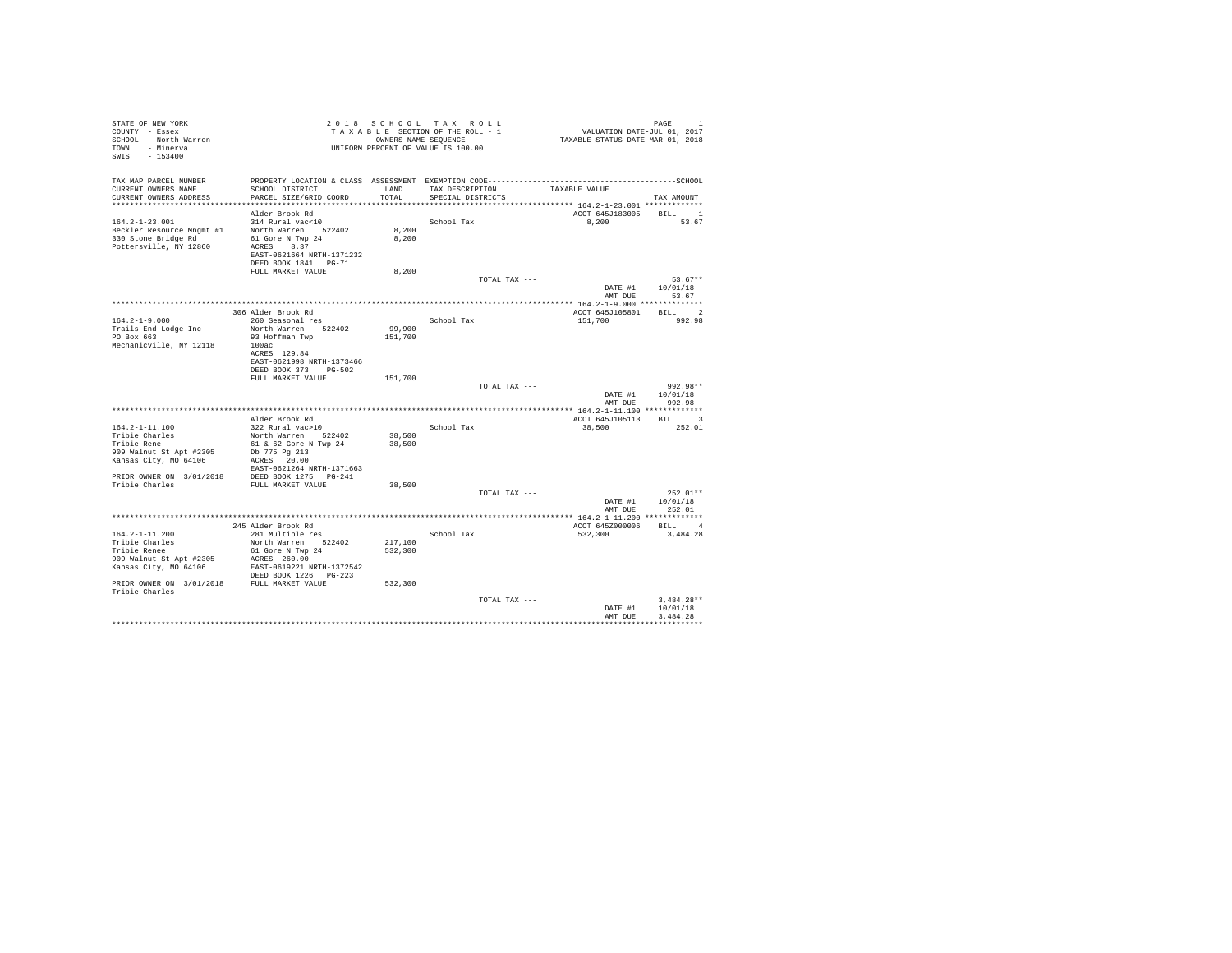|      | STATE OF NEW YORK     | 2018 SCHOOL TAX ROLL                                           | PAGE                   |  |
|------|-----------------------|----------------------------------------------------------------|------------------------|--|
|      | COUNTY - Essex        | VALUATION DATE-JUL 01, 2017<br>TAXABLE SECTION OF THE ROLL - 1 |                        |  |
|      | SCHOOL - North Warren | TAXABLE STATUS DATE-MAR 01, 2018                               |                        |  |
| TOWN | - Minerva             |                                                                | RPS155/V04/L015        |  |
| SWIS | $-153400$             |                                                                | CURRENT DATE 8/30/2018 |  |
|      |                       |                                                                |                        |  |

## R O L L S U B S E C T I O N - - T O T A L S

## \*\*\* S P E C I A L D I S T R I C T S U M M A R Y \*\*\*

|      |      | .             |                  |    | - | <b>EXEMPT</b><br>----- |           | ™UIAL<br>the contract of the contract of the contract of |  |
|------|------|---------------|------------------|----|---|------------------------|-----------|----------------------------------------------------------|--|
| CODE | 14 M | <b>DARCEL</b> | <b>TVDL</b><br>. | ,, |   | )UN.                   | - 19<br>. | $- - - -$<br>1 A.A                                       |  |

#### NO SPECIAL DISTRICTS AT THIS LEVEL

## \*\*\* S C H O O L D I S T R I C T S U M M A R Y \*\*\*

| CODE   | DISTRICT NAME      | TOTAL<br>PARCELS | ASSESSED<br>LAND | ASSESSED<br>TOTAL | EXEMPT<br>AMOUNT<br>STAR AMOUNT | TOTAL<br>TAXABLE<br>STAR TAXABLE | TOTAL TAX |
|--------|--------------------|------------------|------------------|-------------------|---------------------------------|----------------------------------|-----------|
|        | North Warren       | 4                | 363,700          | 730,700           |                                 | 730,700                          |           |
| 522402 |                    |                  |                  |                   |                                 | 730,700                          | 4,782.94  |
|        | SUB-TOTAL          | $\overline{4}$   | 363,700          | 730,700           |                                 | 730,700                          |           |
|        | SUB - TO TAL(CONT) |                  |                  |                   |                                 | 730,700                          | 4,782.94  |
|        |                    |                  |                  | 730,700           |                                 | 730,700                          |           |
|        | TOTAL              | 4                | 363,700          |                   |                                 |                                  |           |
|        | TO TAL (CONT)      |                  |                  |                   |                                 | 730,700                          | 4.782.94  |

## \*\*\* S Y S T E M C O D E S S U M M A R Y \*\*\*

NO SYSTEM EXEMPTIONS AT THIS LEVEL

## \*\*\* E X E M P T I O N S U M M A R Y \*\*\*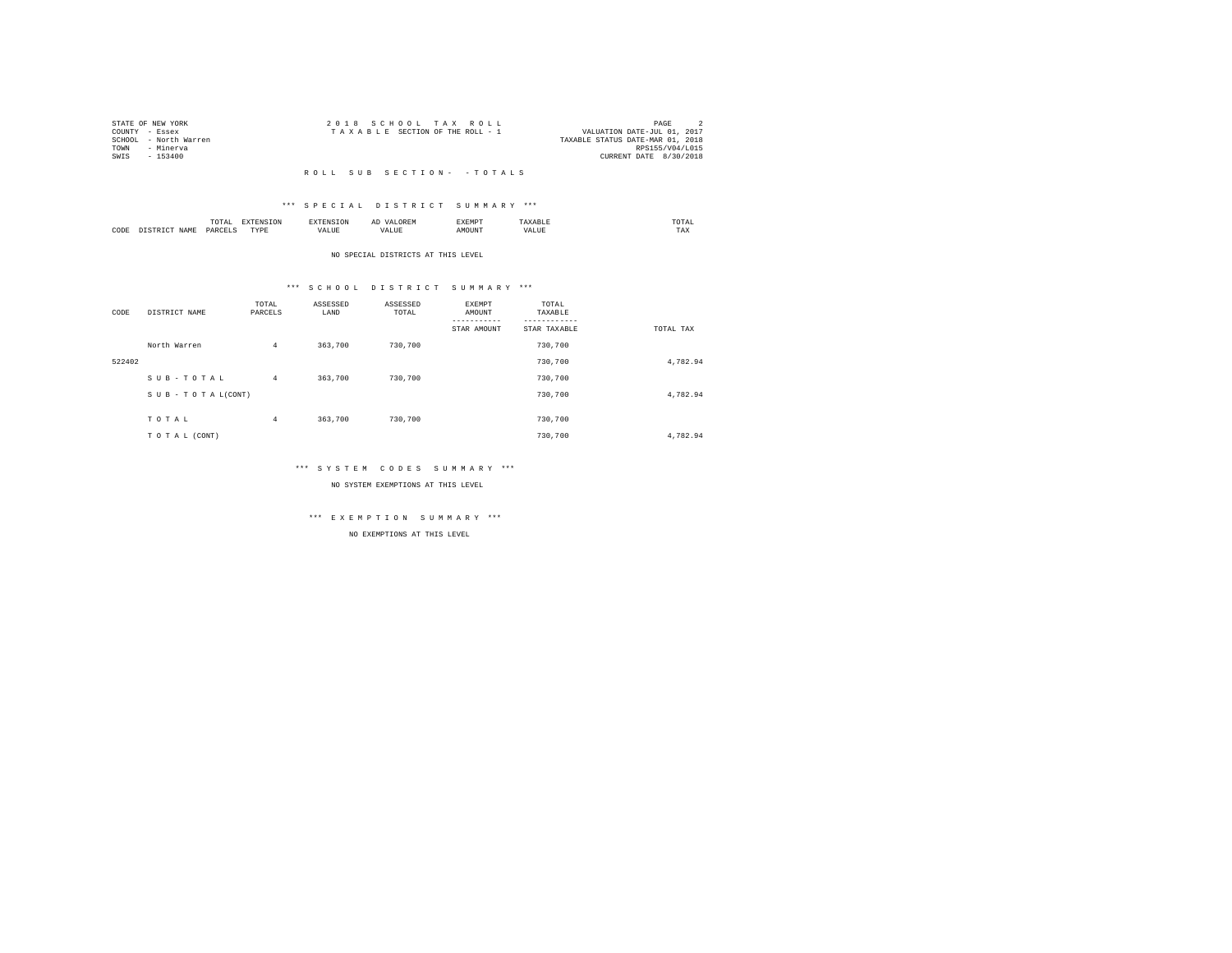|                | STATE OF NEW YORK     | 2018 SCHOOL TAX ROLL            | PAGE                             |
|----------------|-----------------------|---------------------------------|----------------------------------|
| COUNTY - Essex |                       | TAXABLE SECTION OF THE ROLL - 1 | VALUATION DATE-JUL 01, 2017      |
|                | SCHOOL - North Warren |                                 | TAXABLE STATUS DATE-MAR 01, 2018 |
| TOWN           | - Minerva             |                                 | RPS155/V04/L015                  |
| SWIS           | $-153400$             |                                 | CURRENT DATE 8/30/2018           |
|                |                       |                                 |                                  |
|                |                       | ROLL SUB SECTION- - TOTALS      |                                  |

| ROLL<br><b>SEC</b> | DESCRIPTION                | TOTAL<br>PARCELS | ASSESSED<br>LAND | ASSESSED<br>TOTAL | EXEMPT<br>AMOUNT<br>STAR AMOUNT | TOTAL<br>TAXABLE<br>STAR TAXABLE | TOTAL<br>TAX |
|--------------------|----------------------------|------------------|------------------|-------------------|---------------------------------|----------------------------------|--------------|
|                    | School Tax                 |                  | 363,700          | 730,700           |                                 | 730,700<br>730,700               | 4.782.94     |
|                    | SPEC DIST TAXES<br>TAXABLE |                  |                  |                   |                                 |                                  | 4.782.94     |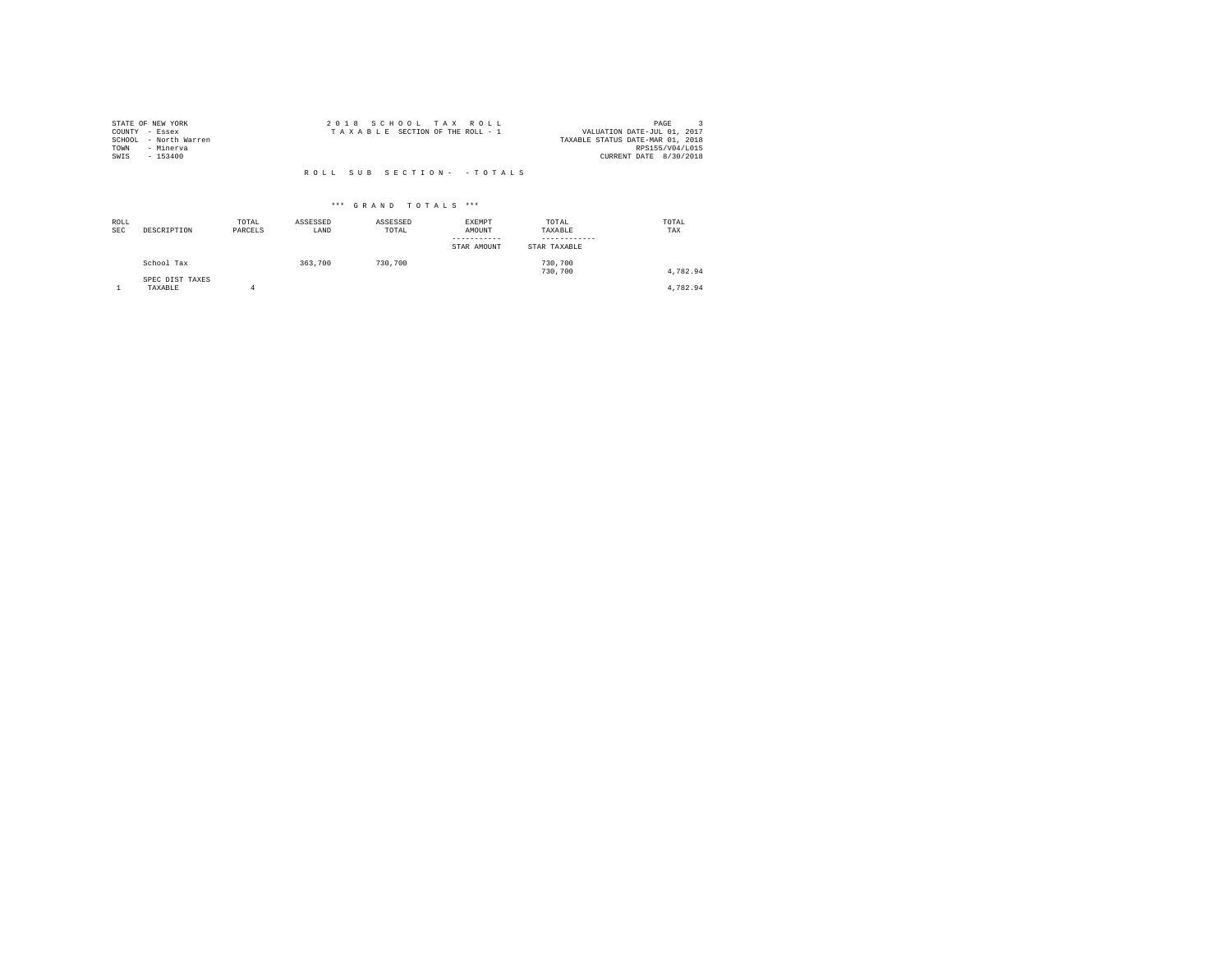|      | STATE OF NEW YORK     |  | 2018 SCHOOL TAX ROLL            |  |                                  |                 | PAGE | $\Delta$ |
|------|-----------------------|--|---------------------------------|--|----------------------------------|-----------------|------|----------|
|      | COUNTY - Essex        |  | TAXABLE SECTION OF THE ROLL - 1 |  | VALUATION DATE-JUL 01, 2017      |                 |      |          |
|      | SCHOOL - North Warren |  |                                 |  | TAXABLE STATUS DATE-MAR 01, 2018 |                 |      |          |
| TOWN | - Minerva             |  |                                 |  |                                  | RPS155/V04/L015 |      |          |
| SWIS | - 153400              |  |                                 |  | CURRENT DATE 8/30/2018           |                 |      |          |
|      |                       |  |                                 |  |                                  |                 |      |          |

## R O L L S E C T I O N T O T A L S

## \*\*\* S P E C I A L D I S T R I C T S U M M A R Y \*\*\*

|      | .              | the contract of the contract of the contract of the contract of the contract of the contract of the contract of | ≖  | .    | the contract of the contract of the contract of |
|------|----------------|-----------------------------------------------------------------------------------------------------------------|----|------|-------------------------------------------------|
| CODE | ODP'<br>$\sim$ | .<br>.                                                                                                          | -- | ראטי | $1 - \Delta$                                    |

#### NO SPECIAL DISTRICTS AT THIS LEVEL

## \*\*\* S C H O O L D I S T R I C T S U M M A R Y \*\*\*

| CODE   | DISTRICT NAME      | TOTAL<br>PARCELS | ASSESSED<br>LAND | ASSESSED<br>TOTAL | EXEMPT<br>AMOUNT<br>STAR AMOUNT | TOTAL<br>TAXABLE<br>STAR TAXABLE | TOTAL TAX |
|--------|--------------------|------------------|------------------|-------------------|---------------------------------|----------------------------------|-----------|
|        | North Warren       | $\overline{4}$   | 363,700          | 730,700           |                                 | 730,700                          |           |
| 522402 |                    |                  |                  |                   |                                 | 730,700                          | 4,782.94  |
|        | SUB-TOTAL          | $4^{\circ}$      | 363,700          | 730,700           |                                 | 730,700                          |           |
|        | SUB - TO TAL(CONT) |                  |                  |                   |                                 | 730,700                          | 4,782.94  |
|        | TOTAL              | 4                | 363,700          | 730,700           |                                 | 730,700                          |           |
|        | TO TAL (CONT)      |                  |                  |                   |                                 | 730,700                          | 4.782.94  |

## \*\*\* S Y S T E M C O D E S S U M M A R Y \*\*\*

NO SYSTEM EXEMPTIONS AT THIS LEVEL

## \*\*\* E X E M P T I O N S U M M A R Y \*\*\*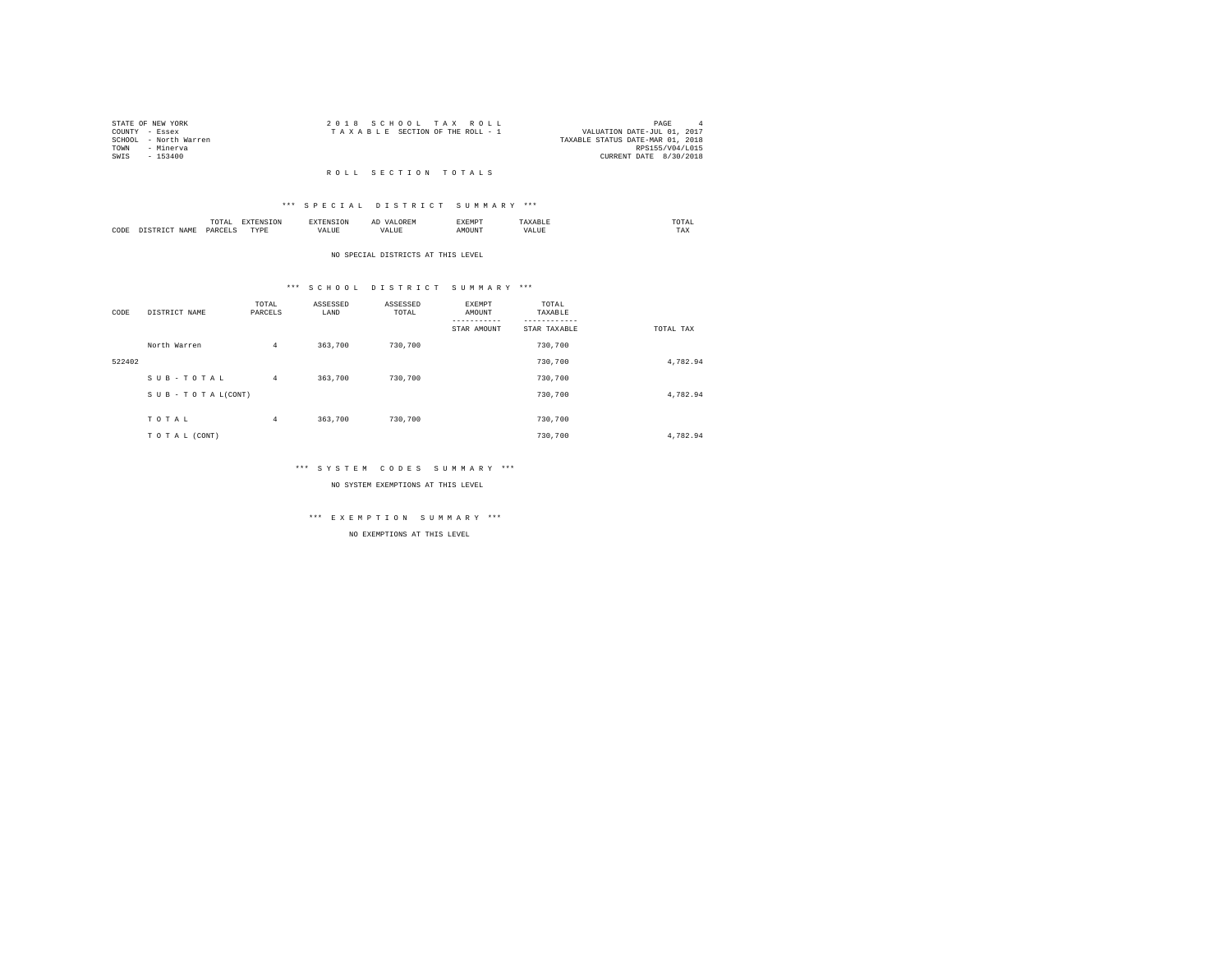| STATE OF NEW YORK     | 2018 SCHOOL TAX ROLL            | PAGE                             |
|-----------------------|---------------------------------|----------------------------------|
| COUNTY - Essex        | TAXABLE SECTION OF THE ROLL - 1 | VALUATION DATE-JUL 01, 2017      |
| SCHOOL - North Warren |                                 | TAXABLE STATUS DATE-MAR 01, 2018 |
| TOWN<br>- Minerva     |                                 | RPS155/V04/L015                  |
| SWIS<br>$-153400$     |                                 | CURRENT DATE 8/30/2018           |
|                       |                                 |                                  |
|                       | ROLL SECTION TOTALS             |                                  |

| ROLL<br><b>SEC</b> | DESCRIPTION                | TOTAL<br>PARCELS | ASSESSED<br>LAND | ASSESSED<br>TOTAL | EXEMPT<br>AMOUNT<br>-----------<br>STAR AMOUNT | TOTAL<br>TAXABLE<br>------------<br>STAR TAXABLE | TOTAL<br>TAX |
|--------------------|----------------------------|------------------|------------------|-------------------|------------------------------------------------|--------------------------------------------------|--------------|
|                    | School Tax                 |                  | 363,700          | 730,700           |                                                | 730,700<br>730,700                               | 4,782.94     |
|                    | SPEC DIST TAXES<br>TAXABLE |                  |                  |                   |                                                |                                                  | 4,782.94     |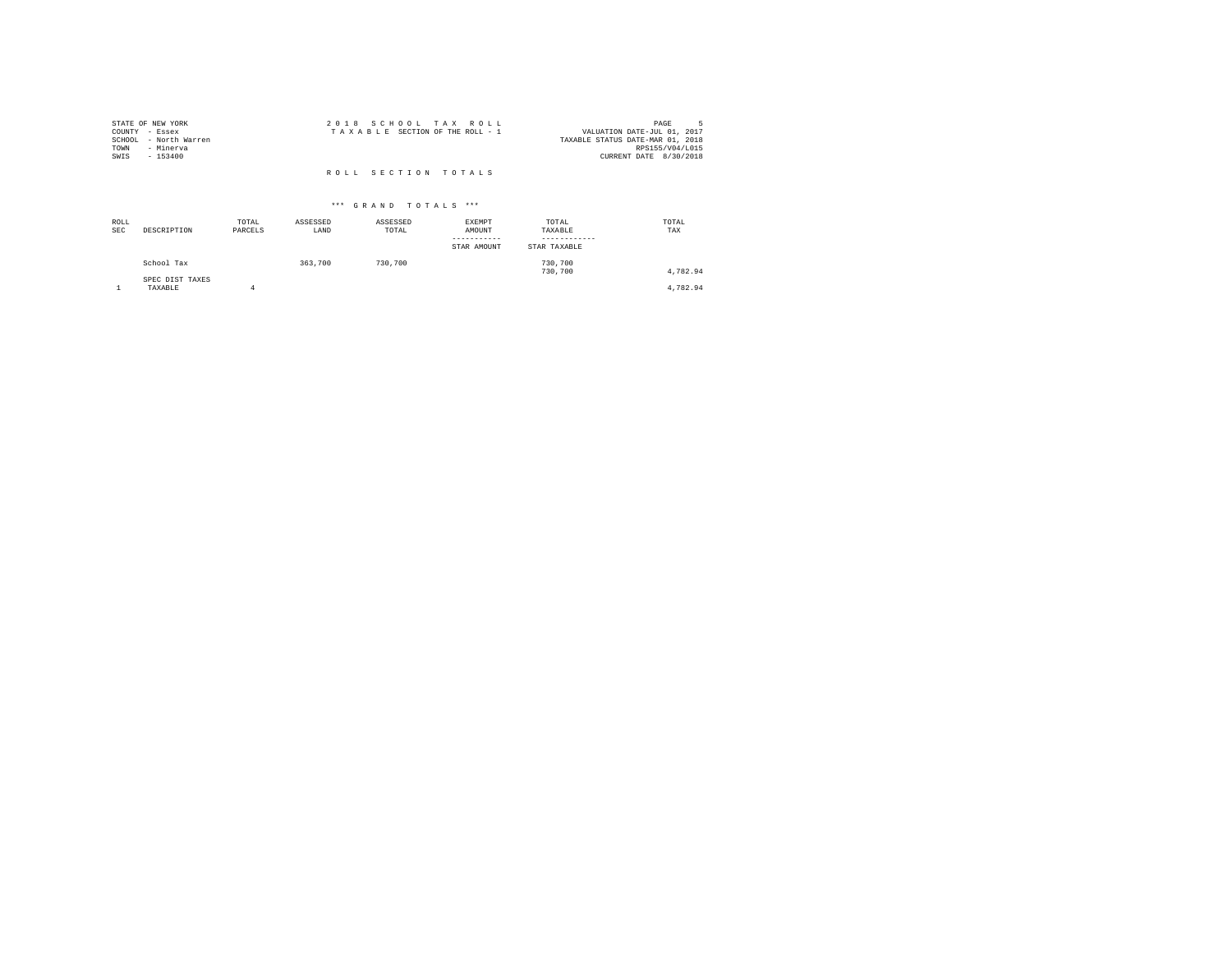| STATE OF NEW YORK                                     |                           |            | 2018 SCHOOL TAX ROLL                   |                                  | 6<br>PAGE                   |
|-------------------------------------------------------|---------------------------|------------|----------------------------------------|----------------------------------|-----------------------------|
| COUNTY<br>$-$ Essex                                   |                           |            | UTILITY & R.R. SECTION OF THE ROLL - 6 |                                  | VALUATION DATE-JUL 01, 2017 |
| SCHOOL<br>- North Warren                              |                           |            | OWNERS NAME SEQUENCE                   | TAXABLE STATUS DATE-MAR 01, 2018 |                             |
| - Minerva<br>TOWN                                     |                           |            | UNIFORM PERCENT OF VALUE IS 100.00     |                                  |                             |
| $-153400$<br>SWIS                                     |                           |            |                                        |                                  |                             |
|                                                       |                           |            |                                        |                                  |                             |
| TAX MAP PARCEL NUMBER                                 | PROPERTY LOCATION & CLASS | ASSESSMENT |                                        |                                  |                             |
| CURRENT OWNERS NAME                                   | SCHOOL DISTRICT           | LAND       | TAX DESCRIPTION                        | TAXABLE VALUE                    |                             |
| CURRENT OWNERS ADDRESS . PARCEL SIZE/GRID COORD TOTAL |                           |            | SPECIAL DISTRICTS                      |                                  | TAX AMOUNT                  |
|                                                       |                           |            |                                        |                                  |                             |
|                                                       | Outside Plant             |            |                                        | ACCT 645N015002                  | BILL.                       |
| 634. - 9999-618. 750/1882                             | 836 Telecom. ea.          |            | School Tax                             | 110                              | 0.72                        |
| Continental Telephone Co                              | 522402<br>North Warren    | $\Omega$   |                                        |                                  |                             |
| Of Upstate Ny Inc                                     | 888888                    | 110        |                                        |                                  |                             |
| Frontier Communications                               | 153401.10000              |            |                                        |                                  |                             |
| c/o Duff & Phelps LLC                                 | Apportion School .41%     |            |                                        |                                  |                             |
| PO Box 2629                                           | EAST-0606241 NRTH-1374442 |            |                                        |                                  |                             |
| Addison, TX 75001                                     | FULL MARKET VALUE         | 110        |                                        |                                  |                             |
|                                                       |                           |            | TOTAL TAX $---$                        |                                  | $0.72**$                    |
|                                                       |                           |            |                                        | DATE #1                          | 10/01/18                    |
|                                                       |                           |            |                                        | AMT DUE                          | 0.72                        |
|                                                       |                           |            |                                        |                                  |                             |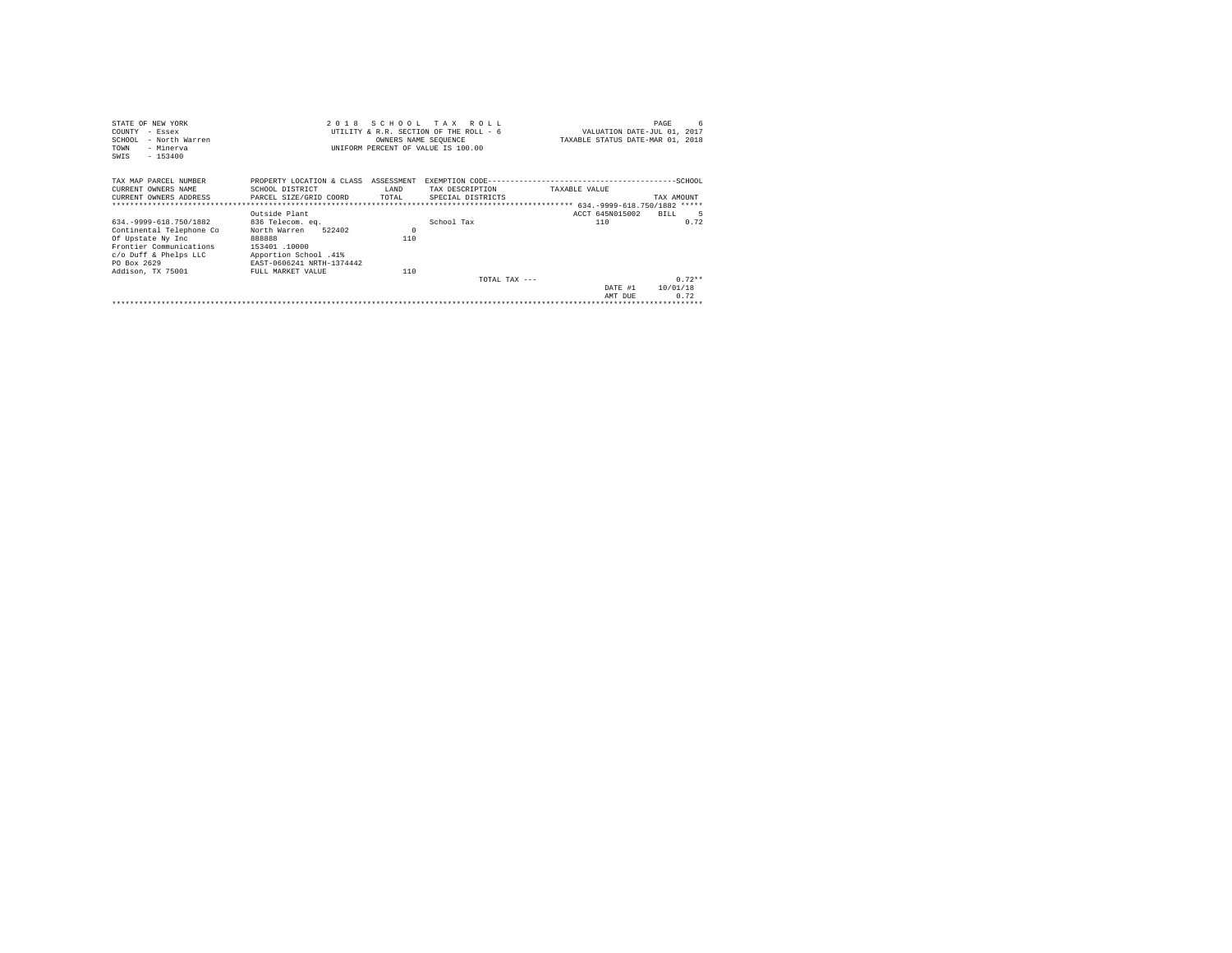|      | STATE OF NEW YORK     | 2018 SCHOOL TAX ROLL                   | PAGE                             |  |
|------|-----------------------|----------------------------------------|----------------------------------|--|
|      | COUNTY - Essex        | UTILITY & R.R. SECTION OF THE ROLL - 6 | VALUATION DATE-JUL 01, 2017      |  |
|      | SCHOOL - North Warren |                                        | TAXABLE STATUS DATE-MAR 01, 2018 |  |
| TOWN | - Minerva             | UNIFORM PERCENT OF VALUE IS 100.00     | RPS155/V04/L015                  |  |
| SWIS | - 153400              |                                        | CURRENT DATE 8/30/2018           |  |
|      |                       |                                        |                                  |  |

R O L L S U B S E C T I O N - - T O T A L S

## \*\*\* S P E C I A L D I S T R I C T S U M M A R Y \*\*\*

|      | moms<br>.<br>the contract of the contract of the contract of | the contract of the contract of the contract of the contract of the contract of | and the contract of the contract of the contract of the contract of the contract of the contract of the contract of the contract of the contract of the contract of the contract of the contract of the contract of the contra | --------<br>----- | , , , ,<br>the contract of the contract of the contract of |
|------|--------------------------------------------------------------|---------------------------------------------------------------------------------|--------------------------------------------------------------------------------------------------------------------------------------------------------------------------------------------------------------------------------|-------------------|------------------------------------------------------------|
| CODE | PAR                                                          | TVD <sub>k</sub><br>.                                                           |                                                                                                                                                                                                                                |                   | $- - -$<br>مصا                                             |

#### NO SPECIAL DISTRICTS AT THIS LEVEL

## \*\*\* S C H O O L D I S T R I C T S U M M A R Y \*\*\*

| CODE   | DISTRICT NAME   | TOTAL<br>PARCELS   | ASSESSED<br>LAND | ASSESSED<br>TOTAL | EXEMPT<br>AMOUNT<br>STAR AMOUNT | TOTAL<br>TAXABLE<br>--------<br>STAR TAXABLE | TOTAL TAX |
|--------|-----------------|--------------------|------------------|-------------------|---------------------------------|----------------------------------------------|-----------|
|        | North Warren    | ÷.                 |                  | 110               |                                 | 110                                          |           |
| 522402 |                 |                    |                  |                   |                                 | 110                                          | .72       |
|        | SUB-TOTAL       | $\mathbf{1}$       |                  | 110               |                                 | 110                                          |           |
|        | SUB-TOTAL(CONT) |                    |                  |                   |                                 | 110                                          | .72       |
|        | TOTAL           | $\mathbf{a}$<br>÷. |                  | 110               |                                 | 110                                          |           |
|        | TO TAL (CONT)   |                    |                  |                   |                                 | 110                                          | .72       |

## \*\*\* S Y S T E M C O D E S S U M M A R Y \*\*\*

NO SYSTEM EXEMPTIONS AT THIS LEVEL

# \*\*\* E X E M P T I O N S U M M A R Y \*\*\*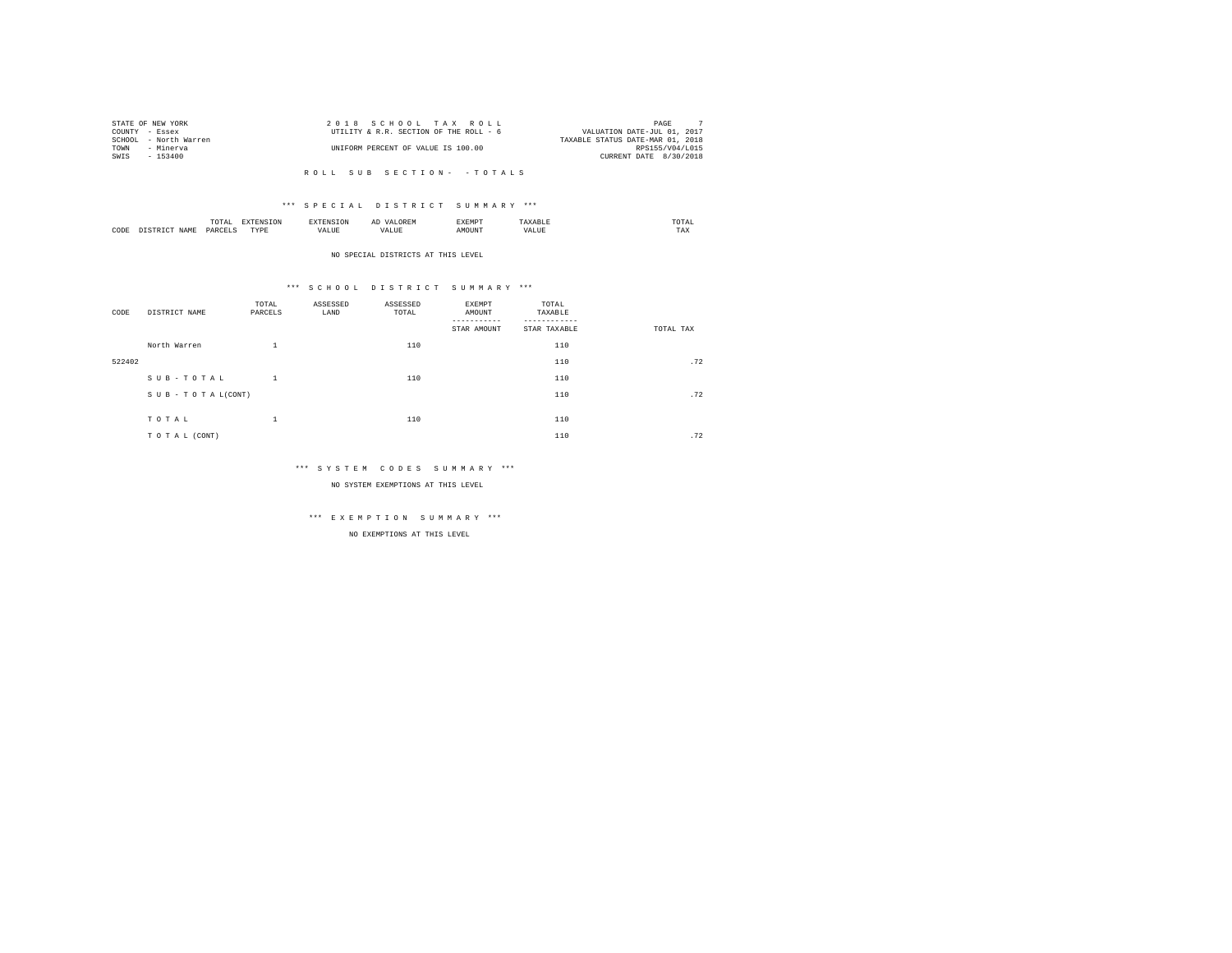|                | STATE OF NEW YORK     | 2018 SCHOOL TAX ROLL                   | PAGE                             |  |
|----------------|-----------------------|----------------------------------------|----------------------------------|--|
| COUNTY - Essex |                       | UTILITY & R.R. SECTION OF THE ROLL - 6 | VALUATION DATE-JUL 01, 2017      |  |
|                | SCHOOL - North Warren |                                        | TAXABLE STATUS DATE-MAR 01, 2018 |  |
| TOWN           | - Minerva             | UNIFORM PERCENT OF VALUE IS 100.00     | RPS155/V04/L015                  |  |
| SWIS           | $-153400$             |                                        | CURRENT DATE 8/30/2018           |  |
|                |                       |                                        |                                  |  |

R O L L S U B S E C T I O N - - T O T A L S

| ROLL<br><b>SEC</b> | DESCRIPTION                         | TOTAL<br>PARCELS | ASSESSED<br>LAND | ASSESSED<br>TOTAL | EXEMPT<br>AMOUNT<br>--------<br>STAR AMOUNT | TOTAL<br>TAXABLE<br>STAR TAXABLE | TOTAL<br>TAX |
|--------------------|-------------------------------------|------------------|------------------|-------------------|---------------------------------------------|----------------------------------|--------------|
|                    | School Tax                          |                  |                  | 110               |                                             | 110<br>110                       | .72          |
| 6                  | SPEC DIST TAXES<br>UTILITIES & N.C. |                  |                  |                   |                                             |                                  | .72          |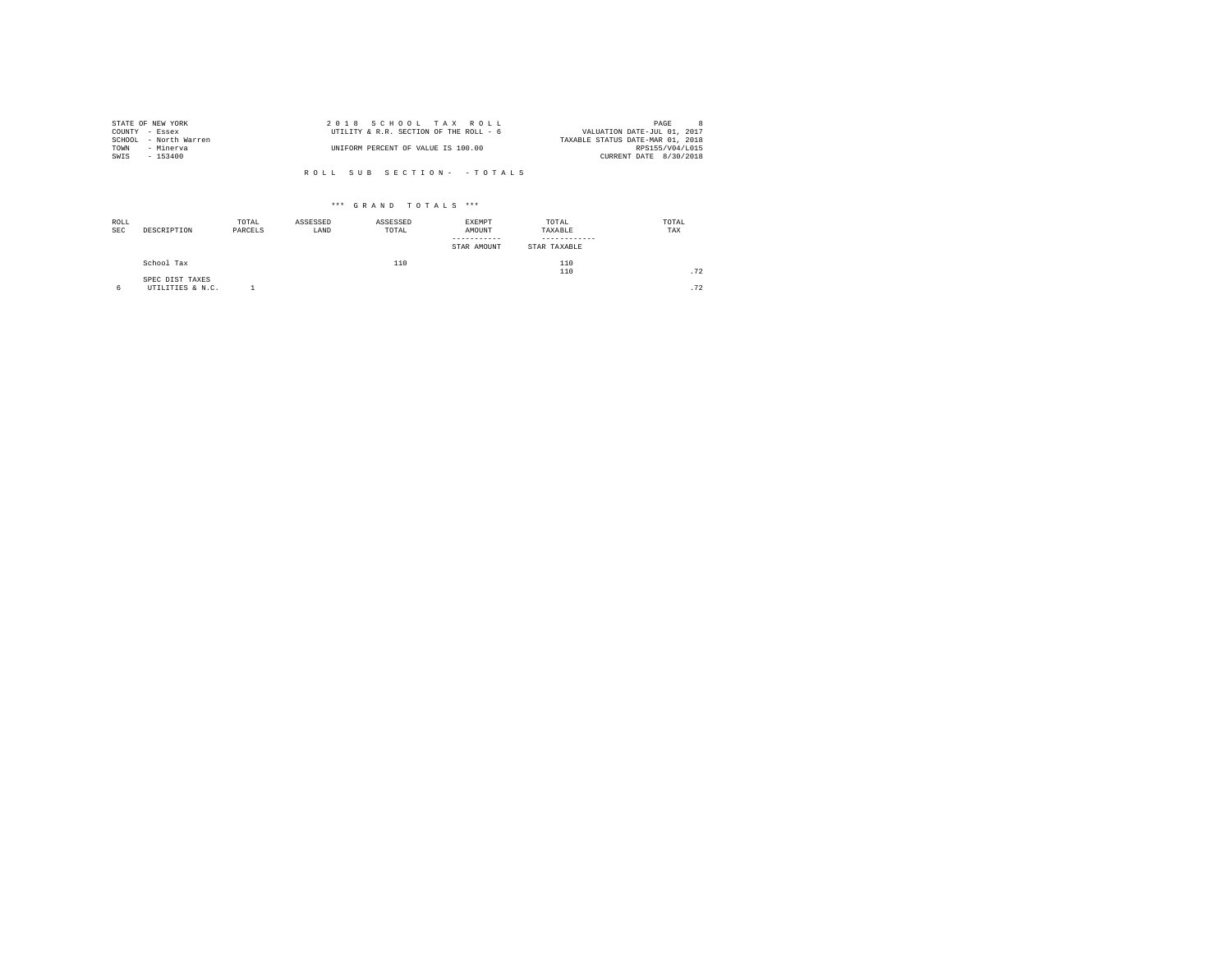|                | STATE OF NEW YORK     | 2018 SCHOOL TAX ROLL                   | $\alpha$<br>PAGE                 |
|----------------|-----------------------|----------------------------------------|----------------------------------|
| COUNTY - Essex |                       | UTILITY & R.R. SECTION OF THE ROLL - 6 | VALUATION DATE-JUL 01, 2017      |
|                | SCHOOL - North Warren |                                        | TAXABLE STATUS DATE-MAR 01, 2018 |
| TOWN           | - Minerva             | UNIFORM PERCENT OF VALUE IS 100.00     | RPS155/V04/L015                  |
| SWIS           | $-153400$             |                                        | CURRENT DATE 8/30/2018           |
|                |                       |                                        |                                  |
|                |                       | ROLL SECTION TOTALS                    |                                  |

|      |     |                   | ∼ |  | the contract of the contract of the contract of |
|------|-----|-------------------|---|--|-------------------------------------------------|
| CODE | YAN | <b>TVD's</b><br>. |   |  | $- - -$<br>مصا                                  |

#### NO SPECIAL DISTRICTS AT THIS LEVEL

## \*\*\* S C H O O L D I S T R I C T S U M M A R Y \*\*\*

| CODE   | DISTRICT NAME   | TOTAL<br>PARCELS | ASSESSED<br>LAND | ASSESSED<br>TOTAL | EXEMPT<br>AMOUNT<br>STAR AMOUNT | TOTAL<br>TAXABLE<br>STAR TAXABLE | TOTAL TAX |
|--------|-----------------|------------------|------------------|-------------------|---------------------------------|----------------------------------|-----------|
|        | North Warren    | $\mathbf{1}$     |                  | 110               |                                 | 110                              |           |
| 522402 |                 |                  |                  |                   |                                 | 110                              | .72       |
|        | SUB-TOTAL       | $\mathbf{1}$     |                  | 110               |                                 | 110                              |           |
|        | SUB-TOTAL(CONT) |                  |                  |                   |                                 | 110                              | .72       |
|        | TOTAL           | $\mathbf{1}$     |                  | 110               |                                 | 110                              |           |
|        | TO TAL (CONT)   |                  |                  |                   |                                 | 110                              | .72       |

## \*\*\* S Y S T E M C O D E S S U M M A R Y \*\*\*

NO SYSTEM EXEMPTIONS AT THIS LEVEL

# \*\*\* E X E M P T I O N S U M M A R Y \*\*\*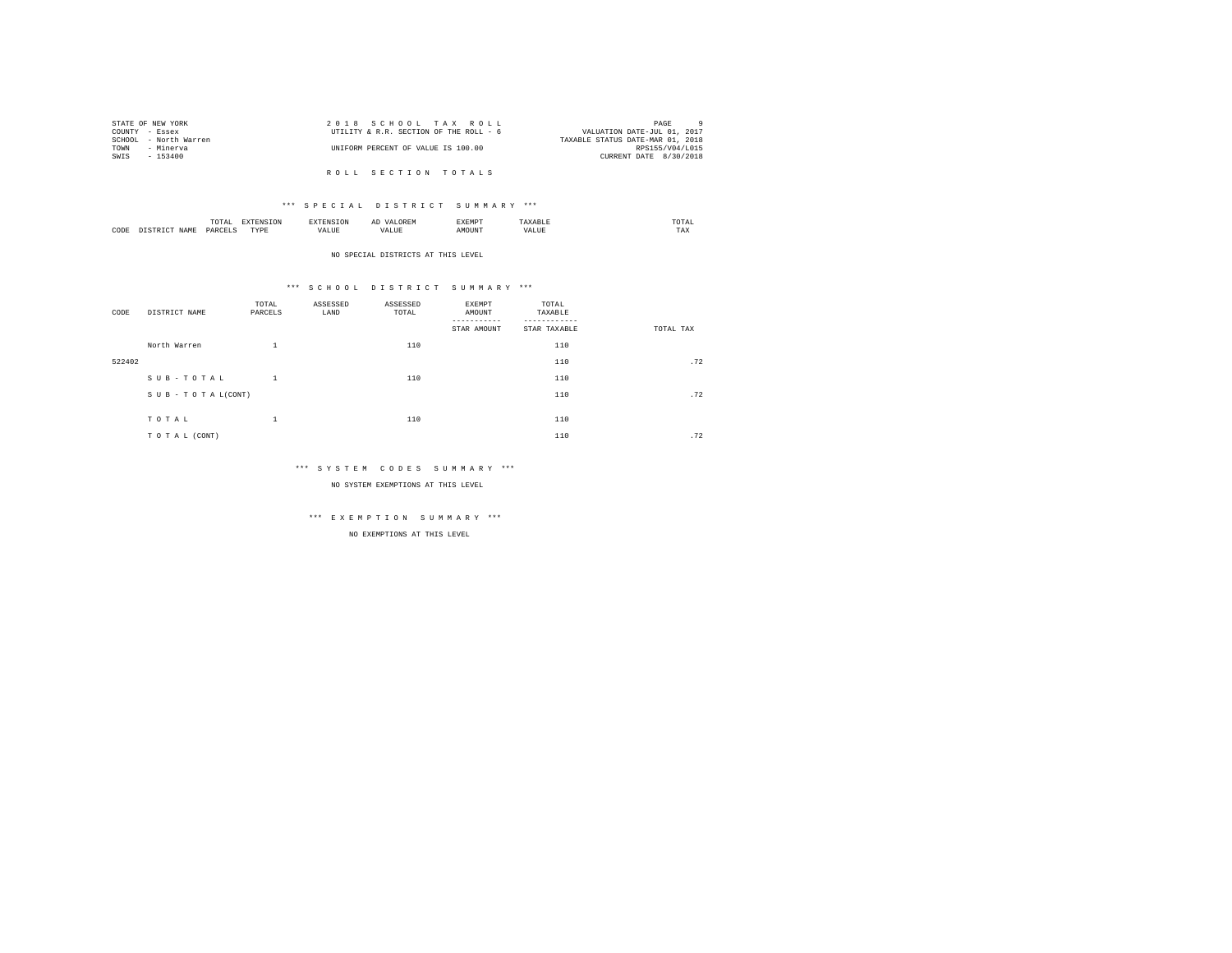| STATE OF NEW YORK     | 2018 SCHOOL TAX ROLL                   | 10<br>PAGE                       |
|-----------------------|----------------------------------------|----------------------------------|
| COUNTY - Essex        | UTILITY & R.R. SECTION OF THE ROLL - 6 | VALUATION DATE-JUL 01, 2017      |
| SCHOOL - North Warren |                                        | TAXABLE STATUS DATE-MAR 01, 2018 |
| TOWN<br>- Minerva     | UNIFORM PERCENT OF VALUE IS 100.00     | RPS155/V04/L015                  |
| SWIS<br>- 153400      |                                        | CURRENT DATE 8/30/2018           |
|                       |                                        |                                  |
|                       | ROLL SECTION TOTALS                    |                                  |

| ROLL<br><b>SEC</b> | DESCRIPTION                         | TOTAL<br>PARCELS | ASSESSED<br>LAND | ASSESSED<br>TOTAL | EXEMPT<br>AMOUNT<br>-----------<br>STAR AMOUNT | TOTAL<br>TAXABLE<br>STAR TAXABLE | TOTAL<br>TAX |
|--------------------|-------------------------------------|------------------|------------------|-------------------|------------------------------------------------|----------------------------------|--------------|
|                    | School Tax                          |                  |                  | 110               |                                                | 110<br>110                       | .72          |
|                    | SPEC DIST TAXES<br>UTILITIES & N.C. |                  |                  |                   |                                                |                                  | .72          |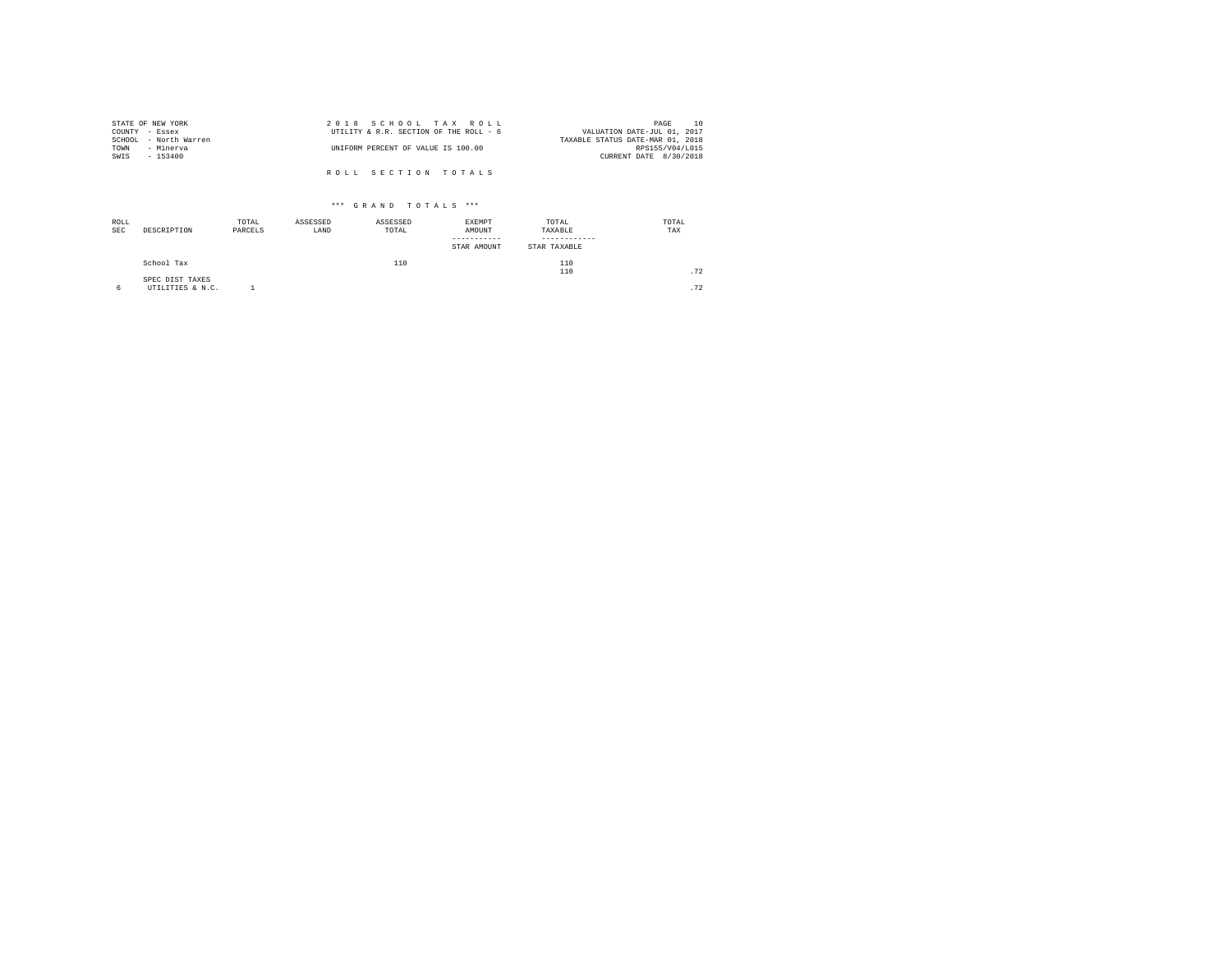| STATE OF NEW YORK     | 2018 SCHOOL TAX ROLL | PAGE                             |
|-----------------------|----------------------|----------------------------------|
| COUNTY - Essex        |                      | VALUATION DATE-JUL 01, 2017      |
| SCHOOL - North Warren | SWIS TOTALS          | TAXABLE STATUS DATE-MAR 01, 2018 |
| TOWN<br>- Minerva     |                      | RPS155/V04/L015                  |
| $-153400$<br>SWIS     |                      | CURRENT DATE 8/30/2018           |

|           |                      | 1 U 1 M 1<br>the contract of the contract of the contract of | ---------------  |      | $\sim$<br>. |   | 1 A.A        | 'UIA.<br>the contract of the contract of the contract of |
|-----------|----------------------|--------------------------------------------------------------|------------------|------|-------------|---|--------------|----------------------------------------------------------|
| CODE<br>. | <b>NAME</b><br>11.12 | レムト                                                          | <b>TIDE</b><br>. | ALUE |             | n | <b>Shown</b> | TAX                                                      |

NO SPECIAL DISTRICTS AT THIS LEVEL

## \*\*\* S C H O O L D I S T R I C T S U M M A R Y \*\*\*

| CODE   | DISTRICT NAME   | TOTAL<br>PARCELS | ASSESSED<br>LAND | ASSESSED<br>TOTAL | <b>EXEMPT</b><br>AMOUNT<br>STAR AMOUNT | TOTAL<br>TAXABLE<br>---------<br>STAR TAXABLE | TAX RATE | TOTAL TAX |
|--------|-----------------|------------------|------------------|-------------------|----------------------------------------|-----------------------------------------------|----------|-----------|
|        | North Warren    | 5                | 363,700          | 730,810           |                                        | 730,810                                       |          |           |
| 522402 |                 |                  |                  |                   |                                        | 730,810                                       | 6.545700 | 4,783.66  |
|        | SUB-TOTAL       | 5                | 363,700          | 730,810           |                                        | 730,810                                       |          |           |
|        | SUB-TOTAL(CONT) |                  |                  |                   |                                        | 730,810                                       |          | 4,783.66  |
|        | TOTAL           | 5                | 363,700          | 730,810           |                                        | 730,810                                       |          |           |
|        | TO TAL (CONT)   |                  |                  |                   |                                        | 730,810                                       |          | 4.783.66  |

## \*\*\* S Y S T E M C O D E S S U M M A R Y \*\*\*

NO SYSTEM EXEMPTIONS AT THIS LEVEL

\*\*\* E X E M P T I O N S U M M A R Y \*\*\*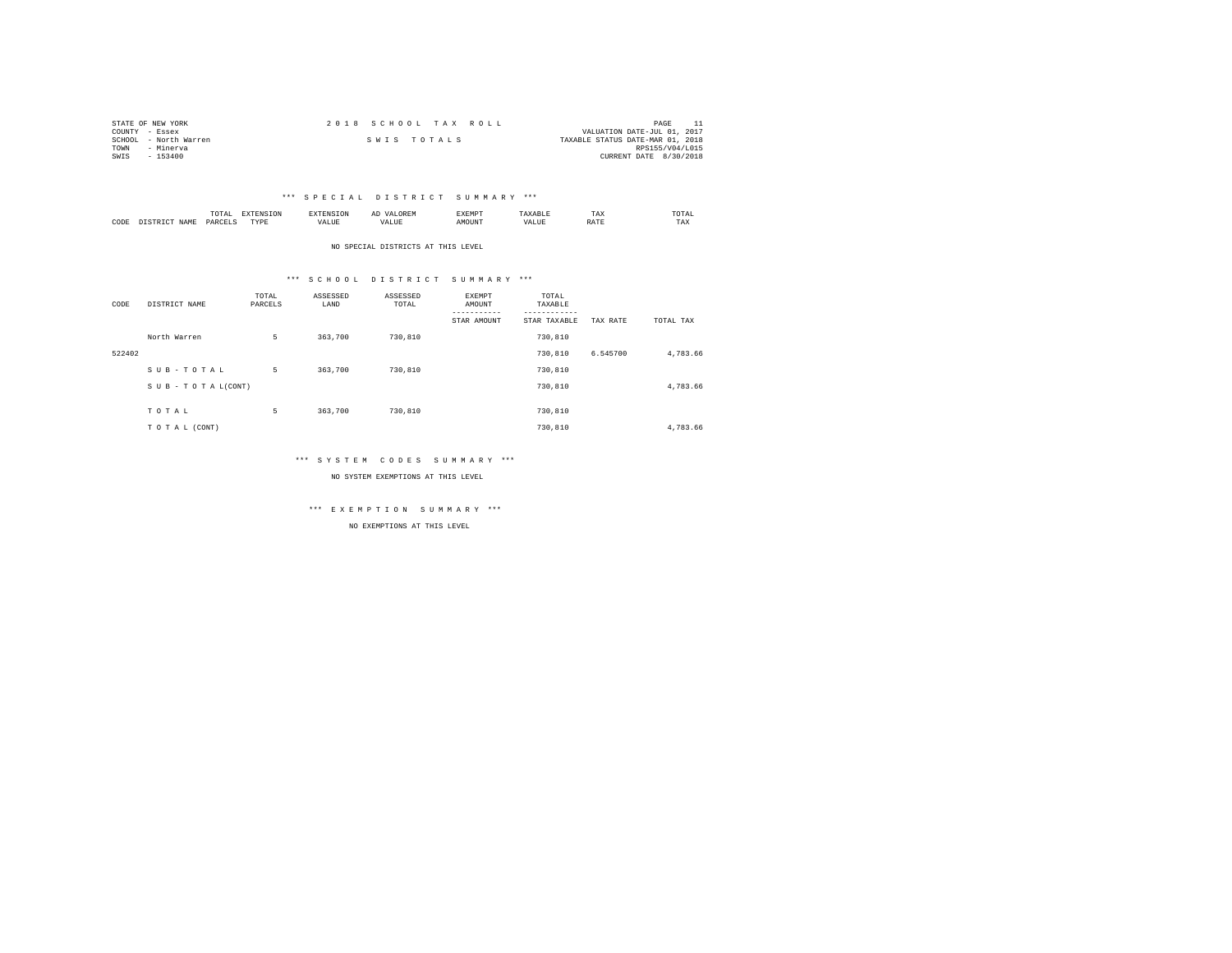| STATE OF NEW YORK     | 2018 SCHOOL TAX ROLL | PAGE                             |
|-----------------------|----------------------|----------------------------------|
| COUNTY - Essex        |                      | VALUATION DATE-JUL 01, 2017      |
| SCHOOL - North Warren | SWIS TOTALS          | TAXABLE STATUS DATE-MAR 01, 2018 |
| TOWN<br>- Minerva     |                      | RPS155/V04/L015                  |
| SWIS<br>- 153400      |                      | CURRENT DATE 8/30/2018           |

|                           |                                     |                  |                  | *** GRAND TOTALS *** |                                                |                                                  |             |          |
|---------------------------|-------------------------------------|------------------|------------------|----------------------|------------------------------------------------|--------------------------------------------------|-------------|----------|
| <b>ROLL</b><br><b>SEC</b> | DESCRIPTION                         | TOTAL<br>PARCELS | ASSESSED<br>LAND | ASSESSED<br>TOTAL    | EXEMPT<br>AMOUNT<br>-----------<br>STAR AMOUNT | TOTAL<br>TAXABLE<br>------------<br>STAR TAXABLE | TAX<br>RATE |          |
|                           | School Tax                          |                  | 363,700          | 730,700              |                                                | 730,700<br>730,700                               | 6.545700    | 4,782.94 |
| 1                         | SPEC DIST TAXES<br>TAXABLE          | 4                |                  |                      |                                                |                                                  |             | 4,782.94 |
|                           | School Tax                          |                  |                  | 110                  |                                                | 110<br>110                                       | 6.545700    | .72      |
| 6                         | SPEC DIST TAXES<br>UTILITIES & N.C. | <sup>1</sup>     |                  |                      |                                                |                                                  |             | .72      |
|                           | School Tax<br>SPEC DIST TAXES       |                  | 363,700          | 730,810              |                                                | 730,810<br>730,810                               | 6.545700    | 4,783.66 |
| $\star$                   | TOTAL<br>SUB                        | 5                |                  |                      |                                                |                                                  |             | 4,783.66 |
|                           | School Tax<br>SPEC DIST TAXES       |                  | 363,700          | 730,810              |                                                | 730,810<br>730,810                               | 6.545700    | 4,783.66 |
| $\star\star$              | GRAND TOTAL                         | 5                |                  |                      |                                                |                                                  |             | 4,783.66 |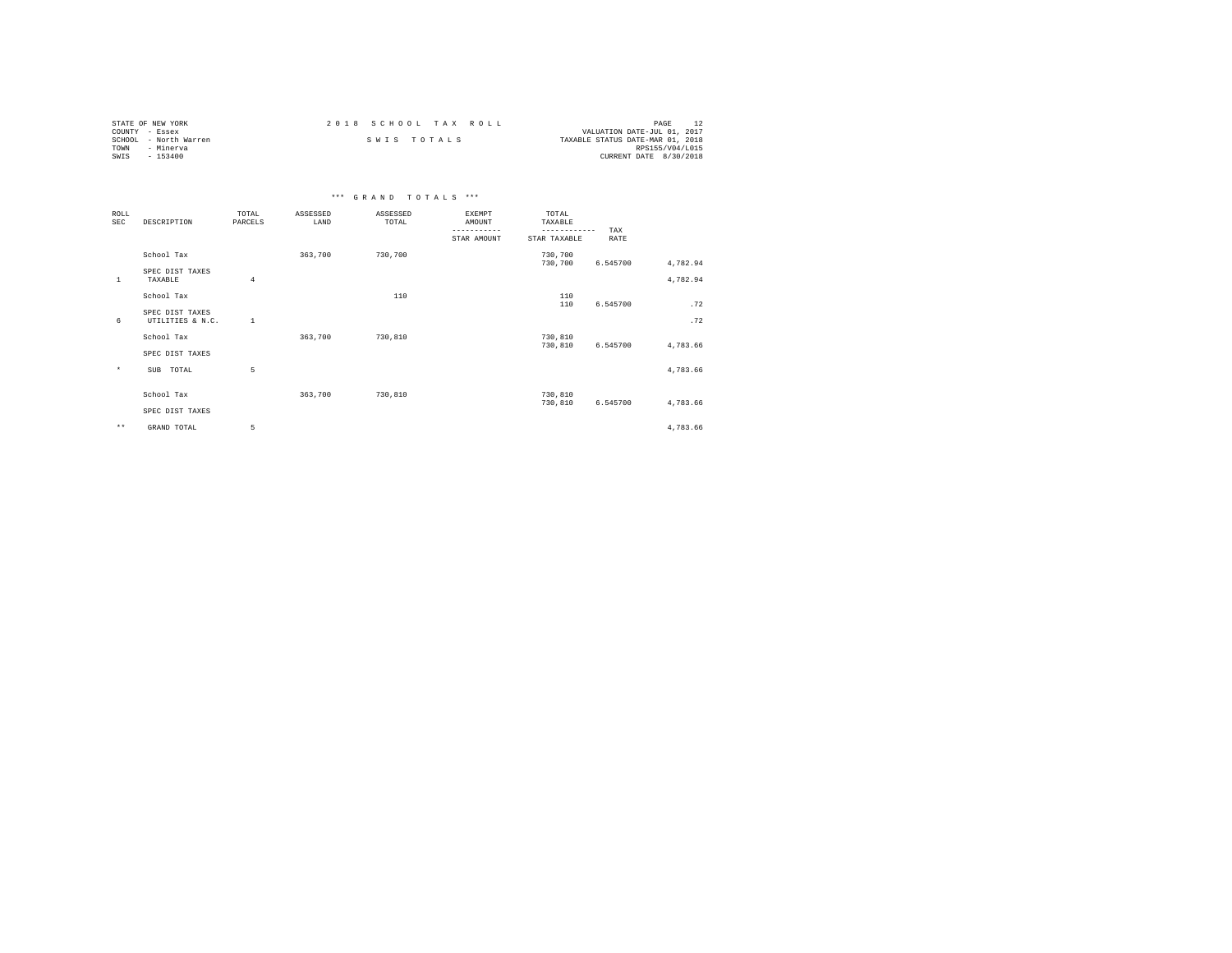| STATE OF NEW YORK<br>COUNTY - Essex<br>SCHOOL - North Warren ROLL SUB-SECT - A- SECTION 532-A RPTL WILD OR FOREST LANDS TAXABLE STATUS DATE-MAR 01, 2018<br>- Schroon<br>TOWN<br>$-154600$<br>SWIS |                                                    |                | OWNERS NAME SEOUENCE | 2018 SCHOOL TAX ROLL<br>UNIFORM PERCENT OF VALUE IS 100.00 |                 | STATE OWNED LAND SECTION OF THE ROLL - 3 SUB-SECT - A VALUATION DATE-JUL 01, 2017 | 13<br>PAGE         |
|----------------------------------------------------------------------------------------------------------------------------------------------------------------------------------------------------|----------------------------------------------------|----------------|----------------------|------------------------------------------------------------|-----------------|-----------------------------------------------------------------------------------|--------------------|
| TAX MAP PARCEL NUMBER<br>CURRENT OWNERS NAME<br>CURRENT OWNERS ADDRESS                                                                                                                             | SCHOOL DISTRICT<br>PARCEL SIZE/GRID COORD          |                | T.AND<br>TOTAL       | SPECIAL DISTRICTS                                          | TAX DESCRIPTION | TAXARLE VALUE                                                                     | TAX AMOUNT         |
|                                                                                                                                                                                                    |                                                    |                |                      |                                                            |                 |                                                                                   |                    |
|                                                                                                                                                                                                    | Vanderwalker Rd                                    |                |                      |                                                            |                 | ACCT 695M414407                                                                   |                    |
| $165. - 1 - 1.000$<br>1050001<br>State of New York                                                                                                                                                 | 931 Forest s532a<br>North Warren<br>79 Hoffman Twp | 522402 155,900 | 155,900              | School Tax                                                 |                 | 155,900                                                                           | 1,020.47           |
| NYS Office State Comptroller 225ac Sll<br>Finance Office-Fixed Cost Unit ACRES 225.00                                                                                                              |                                                    |                |                      |                                                            |                 |                                                                                   |                    |
| 110 State St                                                                                                                                                                                       | EAST-0625295 NRTH-1374005                          |                |                      |                                                            |                 |                                                                                   |                    |
| Albany, NY 12236                                                                                                                                                                                   | DEED BOOK 199<br>FULL MARKET VALUE                 | $PG - 544$     | 155,900              |                                                            |                 |                                                                                   |                    |
|                                                                                                                                                                                                    |                                                    |                |                      |                                                            | TOTAL TAX $---$ |                                                                                   | $1.020.47**$       |
|                                                                                                                                                                                                    |                                                    |                |                      |                                                            |                 |                                                                                   | DATE #1 10/01/18   |
|                                                                                                                                                                                                    |                                                    |                |                      |                                                            |                 | AMT DUE                                                                           | 1,020.47           |
|                                                                                                                                                                                                    |                                                    |                |                      |                                                            |                 |                                                                                   |                    |
|                                                                                                                                                                                                    | Errata                                             |                |                      |                                                            |                 | ACCT 695Z012024                                                                   |                    |
| $999.99 - 1 - 3.000$                                                                                                                                                                               | 991 Adirondack p                                   |                |                      | School Tax                                                 |                 | 115,960                                                                           | 759.04             |
| 8888888                                                                                                                                                                                            | North Warren 522402                                |                | $\Omega$             |                                                            |                 |                                                                                   |                    |
| NYS Office State Comptroller 2018 Aggregate Assessment<br>Finance Office-Fixed Cost Unit School Purpose Only                                                                                       |                                                    |                | 115,960              |                                                            |                 |                                                                                   |                    |
| 110 State St<br>Albany, NY 12236                                                                                                                                                                   | FULL MARKET VALUE                                  |                | 115,960              |                                                            |                 |                                                                                   |                    |
|                                                                                                                                                                                                    |                                                    |                |                      |                                                            | TOTAL TAX ---   |                                                                                   | $759.04**$         |
|                                                                                                                                                                                                    |                                                    |                |                      |                                                            |                 | DATE #1<br>AMT DUE                                                                | 10/01/18<br>759.04 |
|                                                                                                                                                                                                    |                                                    |                |                      |                                                            |                 |                                                                                   |                    |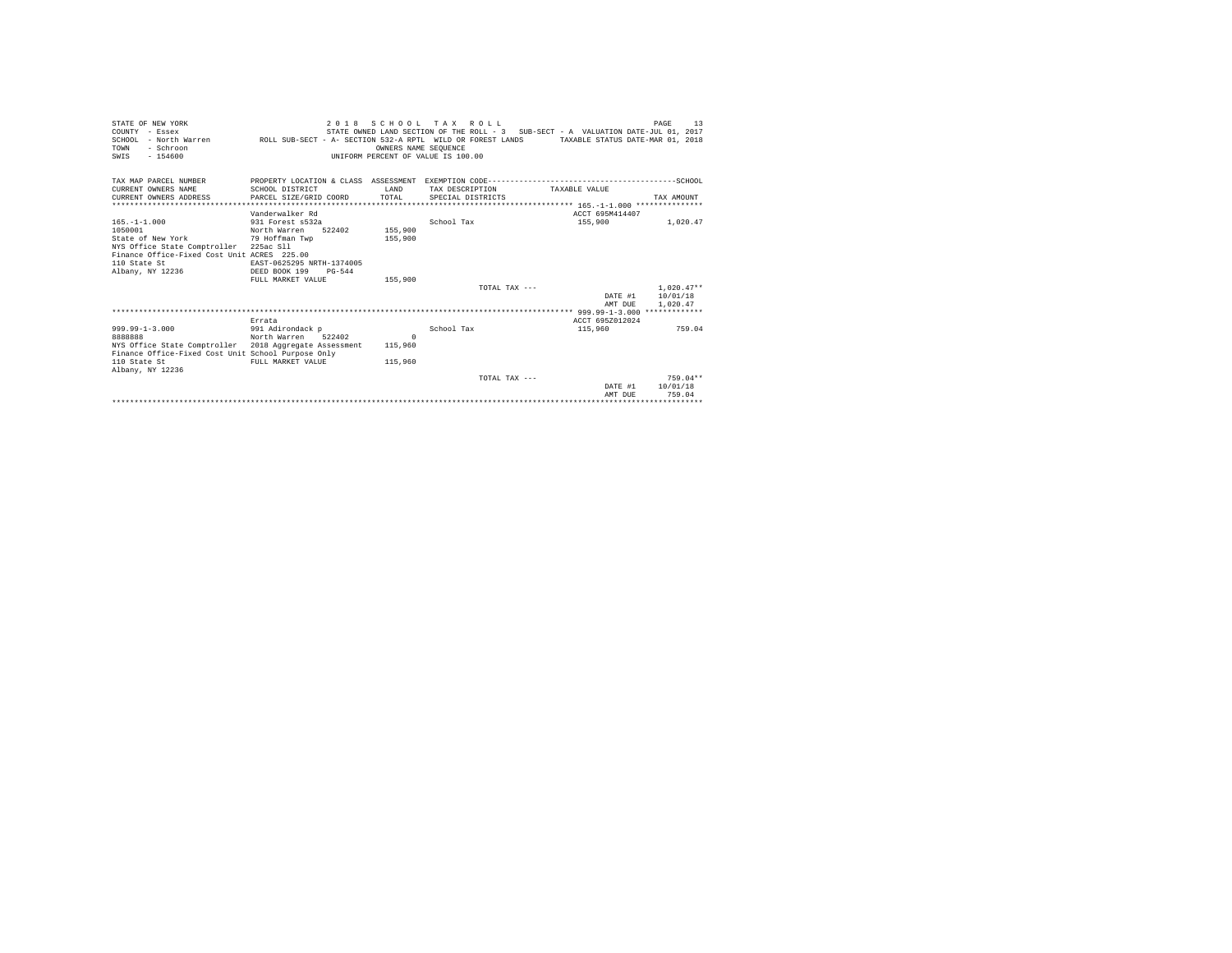|      | STATE OF NEW YORK     |                                                            |  |  | 2018 SCHOOL TAX ROLL |                                                                                   |                        | PAGE | 14 |
|------|-----------------------|------------------------------------------------------------|--|--|----------------------|-----------------------------------------------------------------------------------|------------------------|------|----|
|      | COUNTY - Essex        |                                                            |  |  |                      | STATE OWNED LAND SECTION OF THE ROLL - 3 SUB-SECT - A VALUATION DATE-JUL 01, 2017 |                        |      |    |
|      | SCHOOL - North Warren | ROLL SUB-SECT - A- SECTION 532-A RPTL WILD OR FOREST LANDS |  |  |                      | TAXABLE STATUS DATE-MAR 01, 2018                                                  |                        |      |    |
| TOWN | - Schroon             |                                                            |  |  |                      |                                                                                   | RPS155/V04/L015        |      |    |
| SWIS | $-154600$             |                                                            |  |  |                      |                                                                                   | CURRENT DATE 8/30/2018 |      |    |

#### R O L L S U B S E C T I O N - A - T O T A L S

## \*\*\* S P E C I A L D I S T R I C T S U M M A R Y \*\*\*

|      |            | ----<br>TOTAI |          | $\sim$<br>  | <b>YEMP</b> |      | TA.<br>the contract of the contract of the contract of |  |
|------|------------|---------------|----------|-------------|-------------|------|--------------------------------------------------------|--|
| CODE | <b>CAM</b> | DARCE"        | 'VD<br>. | $ -$<br>1 D | אנונ        | $ -$ | $- - -$<br>1 A.A                                       |  |

#### NO SPECIAL DISTRICTS AT THIS LEVEL

## \*\*\* S C H O O L D I S T R I C T S U M M A R Y \*\*\*

| CODE   | DISTRICT NAME      | TOTAL<br>PARCELS | ASSESSED<br>LAND | ASSESSED<br>TOTAL | EXEMPT<br>AMOUNT | TOTAL<br>TAXABLE |           |
|--------|--------------------|------------------|------------------|-------------------|------------------|------------------|-----------|
|        |                    |                  |                  |                   | STAR AMOUNT      | STAR TAXABLE     | TOTAL TAX |
|        | North Warren       | $\overline{a}$   | 155,900          | 271,860           |                  | 271,860          |           |
| 522402 |                    |                  |                  |                   |                  | 271,860          | 1,779.51  |
|        | SUB-TOTAL          | $\overline{2}$   | 155,900          | 271,860           |                  | 271,860          |           |
|        | SUB - TO TAL(CONT) |                  |                  |                   |                  | 271,860          | 1,779.51  |
|        |                    |                  |                  |                   |                  |                  |           |
|        | TOTAL              | $\overline{c}$   | 155,900          | 271,860           |                  | 271,860          |           |
|        | TO TAL (CONT)      |                  |                  |                   |                  | 271,860          | 1,779.51  |

## \*\*\* S Y S T E M C O D E S S U M M A R Y \*\*\*

NO SYSTEM EXEMPTIONS AT THIS LEVEL

# \*\*\* E X E M P T I O N S U M M A R Y \*\*\*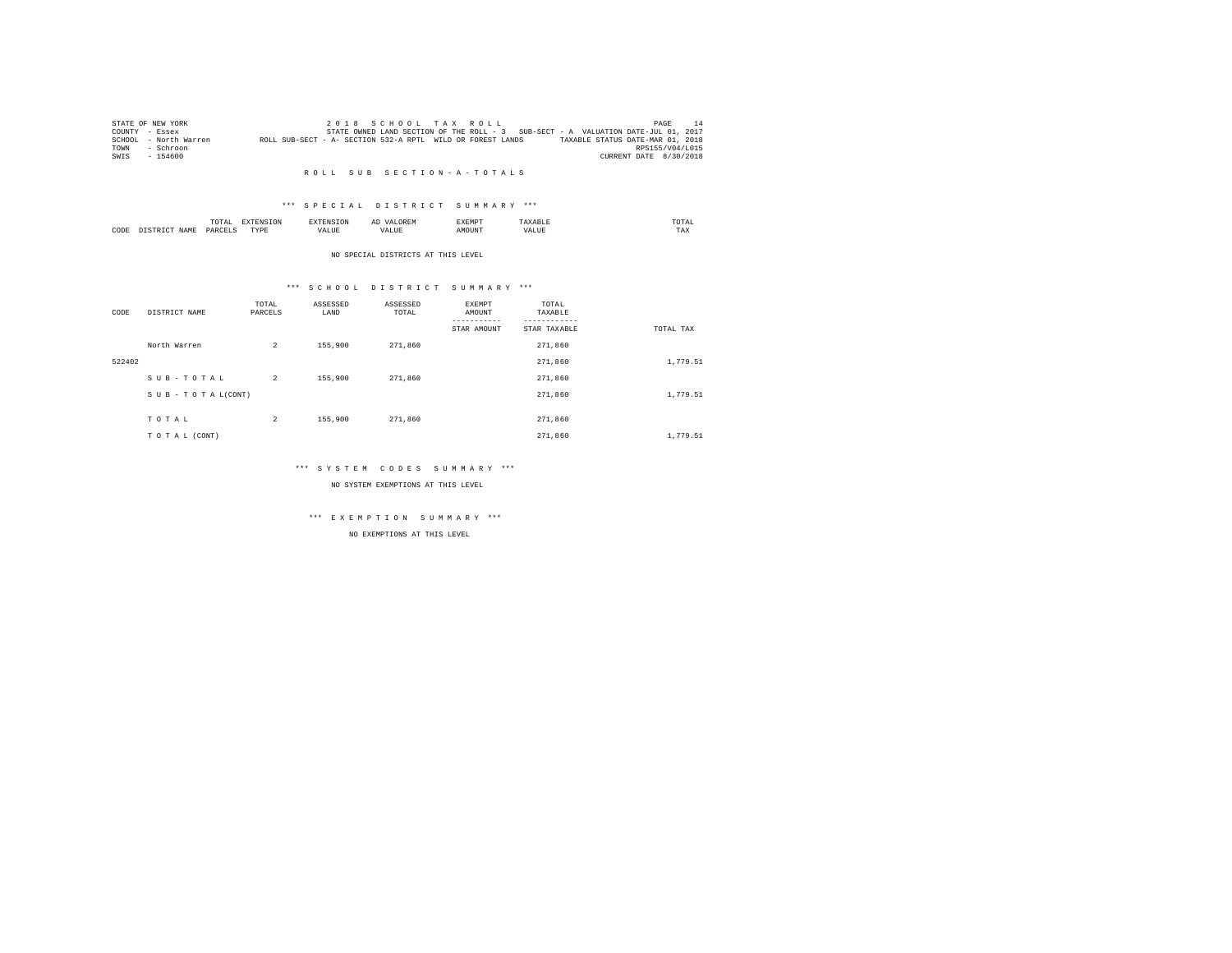|      | STATE OF NEW YORK     |                                                            |  |  | 2018 SCHOOL TAX ROLL |  |                                                                                   | PAGE                   | 15. |
|------|-----------------------|------------------------------------------------------------|--|--|----------------------|--|-----------------------------------------------------------------------------------|------------------------|-----|
|      | COUNTY - Essex        |                                                            |  |  |                      |  | STATE OWNED LAND SECTION OF THE ROLL - 3 SUB-SECT - A VALUATION DATE-JUL 01, 2017 |                        |     |
|      | SCHOOL - North Warren | ROLL SUB-SECT - A- SECTION 532-A RPTL WILD OR FOREST LANDS |  |  |                      |  | TAXABLE STATUS DATE-MAR 01, 2018                                                  |                        |     |
| TOWN | - Schroon             |                                                            |  |  |                      |  |                                                                                   | RPS155/V04/L015        |     |
| SWIS | $-154600$             |                                                            |  |  |                      |  |                                                                                   | CURRENT DATE 8/30/2018 |     |

## R O L L S U B S E C T I O N - A - T O T A L S

| ROLL<br><b>SEC</b> | DESCRIPTION                         | TOTAL<br>PARCELS | ASSESSED<br>LAND | ASSESSED<br>TOTAL | <b>EXEMPT</b><br>AMOUNT<br>STAR AMOUNT | TOTAL<br>TAXABLE<br>------------<br>STAR TAXABLE | TAX<br>RATE | TOTAL<br>TAX |
|--------------------|-------------------------------------|------------------|------------------|-------------------|----------------------------------------|--------------------------------------------------|-------------|--------------|
|                    | School Tax                          |                  | 155,900          | 271,860           |                                        | 271,860<br>271,860                               |             | 1,779.51     |
|                    | SPEC DIST TAXES<br>STATE OWNED LAND |                  |                  |                   |                                        |                                                  |             | 1,779.51     |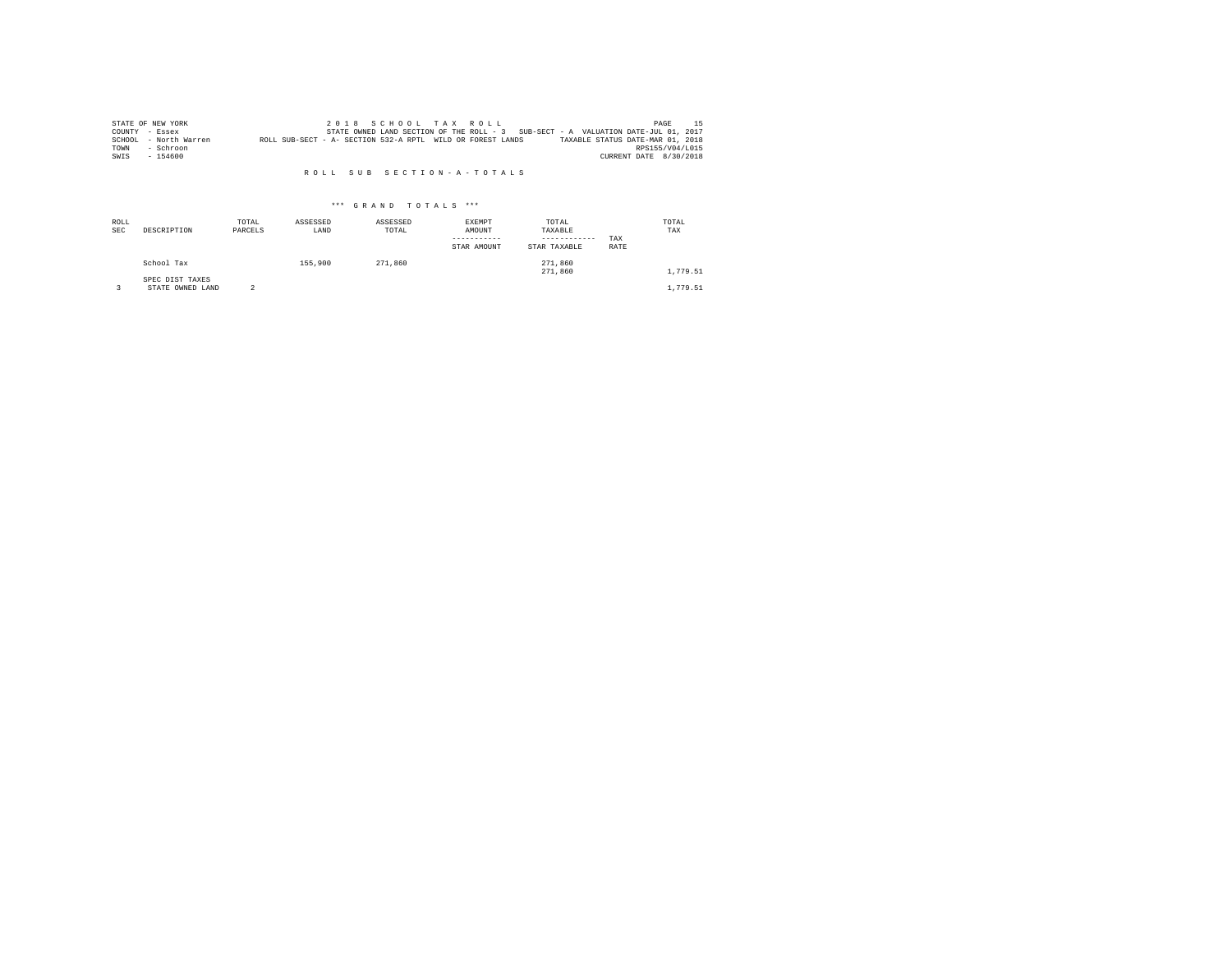| STATE OF NEW YORK |                       | 2018 SCHOOL TAX ROLL                     |  |  |  |                                  | PAGE            |  |
|-------------------|-----------------------|------------------------------------------|--|--|--|----------------------------------|-----------------|--|
| COUNTY - Essex    |                       | STATE OWNED LAND SECTION OF THE ROLL - 3 |  |  |  | VALUATION DATE-JUL 01, 2017      |                 |  |
|                   | SCHOOL - North Warren |                                          |  |  |  | TAXABLE STATUS DATE-MAR 01, 2018 |                 |  |
| TOWN              | - Schroon             |                                          |  |  |  |                                  | RPS155/V04/L015 |  |
| SWTS              | - 154600              |                                          |  |  |  | CURRENT DATE 8/30/2018           |                 |  |
|                   |                       |                                          |  |  |  |                                  |                 |  |

#### R O L L S E C T I O N T O T A L S

## \*\*\* S P E C I A L D I S T R I C T S U M M A R Y \*\*\*

|      | .              | the contract of the contract of the contract of the contract of the contract of the contract of the contract of | ≖  | .    | the contract of the contract of the contract of |
|------|----------------|-----------------------------------------------------------------------------------------------------------------|----|------|-------------------------------------------------|
| CODE | ODP'<br>$\sim$ | .<br>.                                                                                                          | -- | ראטי | $1 - \Delta$                                    |

#### NO SPECIAL DISTRICTS AT THIS LEVEL

## \*\*\* S C H O O L D I S T R I C T S U M M A R Y \*\*\*

| CODE   | DISTRICT NAME      | TOTAL<br>PARCELS | ASSESSED<br>LAND | ASSESSED<br>TOTAL | <b>EXEMPT</b><br>AMOUNT<br>STAR AMOUNT | TOTAL<br>TAXABLE<br>STAR TAXABLE | TOTAL TAX |
|--------|--------------------|------------------|------------------|-------------------|----------------------------------------|----------------------------------|-----------|
|        | North Warren       | $\overline{a}$   | 155,900          | 271,860           |                                        | 271,860                          |           |
| 522402 |                    |                  |                  |                   |                                        | 271,860                          | 1,779.51  |
|        | SUB-TOTAL          | $\overline{a}$   | 155,900          | 271,860           |                                        | 271,860                          |           |
|        | SUB - TO TAL(CONT) |                  |                  |                   |                                        | 271,860                          | 1,779.51  |
|        | TOTAL              | 2                | 155,900          | 271,860           |                                        | 271,860                          |           |
|        |                    |                  |                  |                   |                                        |                                  |           |
|        | TO TAL (CONT)      |                  |                  |                   |                                        | 271,860                          | 1,779.51  |

## \*\*\* S Y S T E M C O D E S S U M M A R Y \*\*\*

NO SYSTEM EXEMPTIONS AT THIS LEVEL

# \*\*\* E X E M P T I O N S U M M A R Y \*\*\*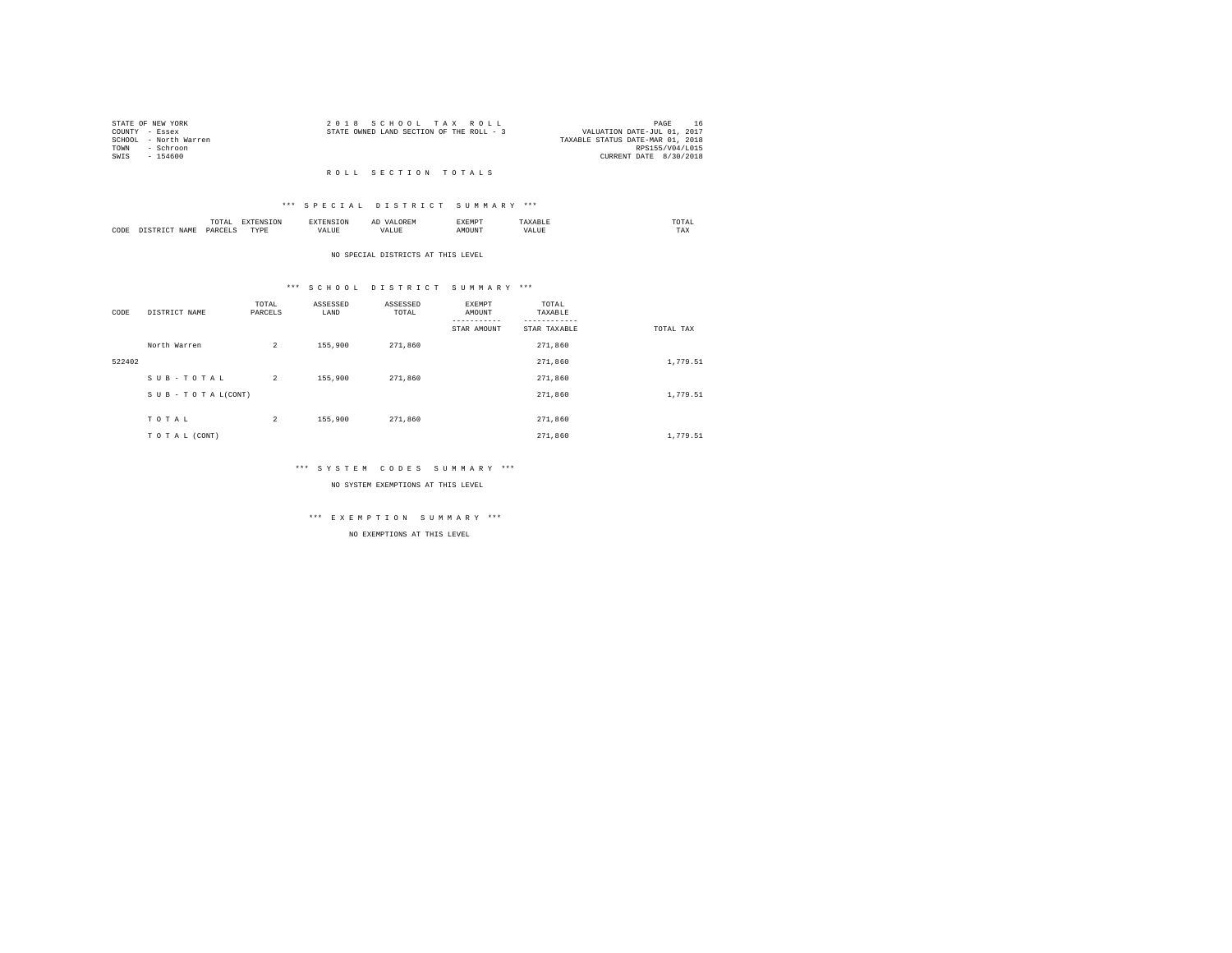| STATE OF NEW YORK<br>COUNTY - Essex        | 2018 SCHOOL TAX ROLL<br>STATE OWNED LAND SECTION OF THE ROLL - 3 | PAGE<br>VALUATION DATE-JUL 01, 2017                 |
|--------------------------------------------|------------------------------------------------------------------|-----------------------------------------------------|
| SCHOOL - North Warren<br>- Schroon<br>TOWN |                                                                  | TAXABLE STATUS DATE-MAR 01, 2018<br>RPS155/V04/L015 |
| SWIS<br>$-154600$                          |                                                                  | CURRENT DATE 8/30/2018                              |
|                                            | ROLL SECTION TOTALS                                              |                                                     |

| ROLL<br><b>SEC</b> | DESCRIPTION                   | TOTAL<br>PARCELS | ASSESSED<br>LAND | ASSESSED<br>TOTAL | EXEMPT<br>AMOUNT<br>-----------<br>STAR AMOUNT | TOTAL<br>TAXABLE<br>------------<br>STAR TAXABLE | TAX<br>RATE | TOTAL<br>TAX |  |
|--------------------|-------------------------------|------------------|------------------|-------------------|------------------------------------------------|--------------------------------------------------|-------------|--------------|--|
|                    | School Tax<br>SPEC DIST TAXES |                  | 155,900          | 271,860           |                                                | 271,860<br>271,860                               |             | 1.779.51     |  |
|                    | STATE OWNED LAND              | 2                |                  |                   |                                                |                                                  |             | 1,779.51     |  |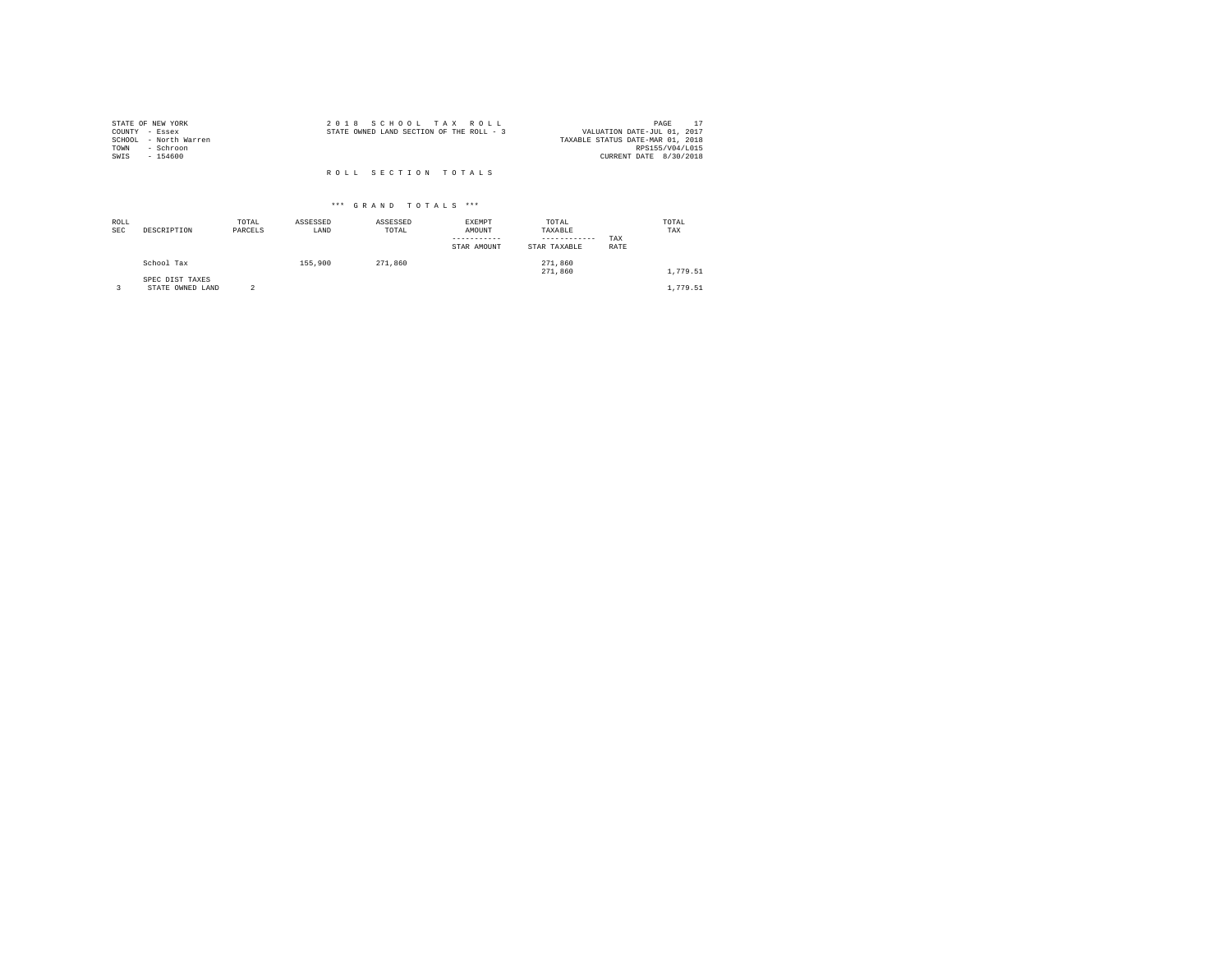| STATE OF NEW YORK<br>COUNTY - Essex<br>SCHOOL - North Warren<br>TOWN<br>- Schroon<br>$-154600$<br>SWTS | 2 0 1 8                                            | SCHOOL TAX<br>OWNERS NAME SEOUENCE | ROLL.<br>UTILITY & R.R. SECTION OF THE ROLL - 6<br>UNIFORM PERCENT OF VALUE IS 100.00 | VALUATION DATE-JUL 01, 2017<br>TAXABLE STATUS DATE-MAR 01, 2018 | 18<br>PAGE  |
|--------------------------------------------------------------------------------------------------------|----------------------------------------------------|------------------------------------|---------------------------------------------------------------------------------------|-----------------------------------------------------------------|-------------|
| TAX MAP PARCEL NUMBER                                                                                  |                                                    |                                    |                                                                                       |                                                                 |             |
| CURRENT OWNERS NAME                                                                                    | SCHOOL DISTRICT                                    | <b>T.AND</b>                       | TAX DESCRIPTION                                                                       | TAXARLE VALUE                                                   |             |
| CURRENT OWNERS ADDRESS                                                                                 | PARCEL SIZE/GRID COORD                             | TOTAL                              | SPECIAL DISTRICTS                                                                     |                                                                 | TAX AMOUNT  |
|                                                                                                        |                                                    |                                    |                                                                                       |                                                                 |             |
|                                                                                                        | Outside Plant                                      |                                    |                                                                                       | ACCT 695J015010                                                 | BTLL<br>- 6 |
| 646. - 9999 - 618. 750/1882                                                                            | 831 Tele Comm                                      |                                    | School Tax                                                                            | 0.00                                                            | 0.00        |
| Continental Telephone Co                                                                               | 522402<br>North Warren                             | $\Omega$                           |                                                                                       |                                                                 |             |
| Frontier Communications                                                                                | 888888                                             | $\Omega$                           |                                                                                       |                                                                 |             |
| c/o Duff & Phelps LLC                                                                                  | 154601.10000                                       |                                    |                                                                                       |                                                                 |             |
| PO Box 2629<br>Addison, TX 75001                                                                       | Apportion School .02%<br>EAST-0673688 NRTH-1420934 |                                    |                                                                                       |                                                                 |             |
|                                                                                                        | FULL MARKET VALUE                                  | $\Omega$                           |                                                                                       |                                                                 |             |
|                                                                                                        |                                                    |                                    | TOTAL TAX ---                                                                         |                                                                 | $0.00**$    |
|                                                                                                        |                                                    |                                    |                                                                                       |                                                                 |             |
|                                                                                                        | Outside Plant                                      |                                    |                                                                                       | ACCT 695N015011                                                 | RTLL 7      |
| 646. - 9999 - 631. 900/1882                                                                            | 836 Telecom. eq.                                   |                                    | School Tax                                                                            | 41                                                              | 0.27        |
| Verizon New York Inc.                                                                                  | North Warren<br>522402                             | $\mathbf{r}$                       |                                                                                       |                                                                 |             |
| $c$ /o Duff & Phelps                                                                                   | 888888                                             | 41                                 |                                                                                       |                                                                 |             |
| PO Box 2749                                                                                            | 154601 .10000                                      |                                    |                                                                                       |                                                                 |             |
| Addison, TX 75001                                                                                      | Apportion School .02%                              |                                    |                                                                                       |                                                                 |             |
|                                                                                                        | EAST-0673688 NRTH-1420934                          |                                    |                                                                                       |                                                                 |             |
|                                                                                                        | FULL MARKET VALUE                                  | 41                                 |                                                                                       |                                                                 |             |
|                                                                                                        |                                                    |                                    | TOTAL TAX $---$                                                                       |                                                                 | $0.27**$    |
|                                                                                                        |                                                    |                                    |                                                                                       | DATE #1                                                         | 10/01/18    |
|                                                                                                        |                                                    |                                    |                                                                                       | AMT DUE                                                         | 0.27        |
|                                                                                                        |                                                    |                                    |                                                                                       |                                                                 |             |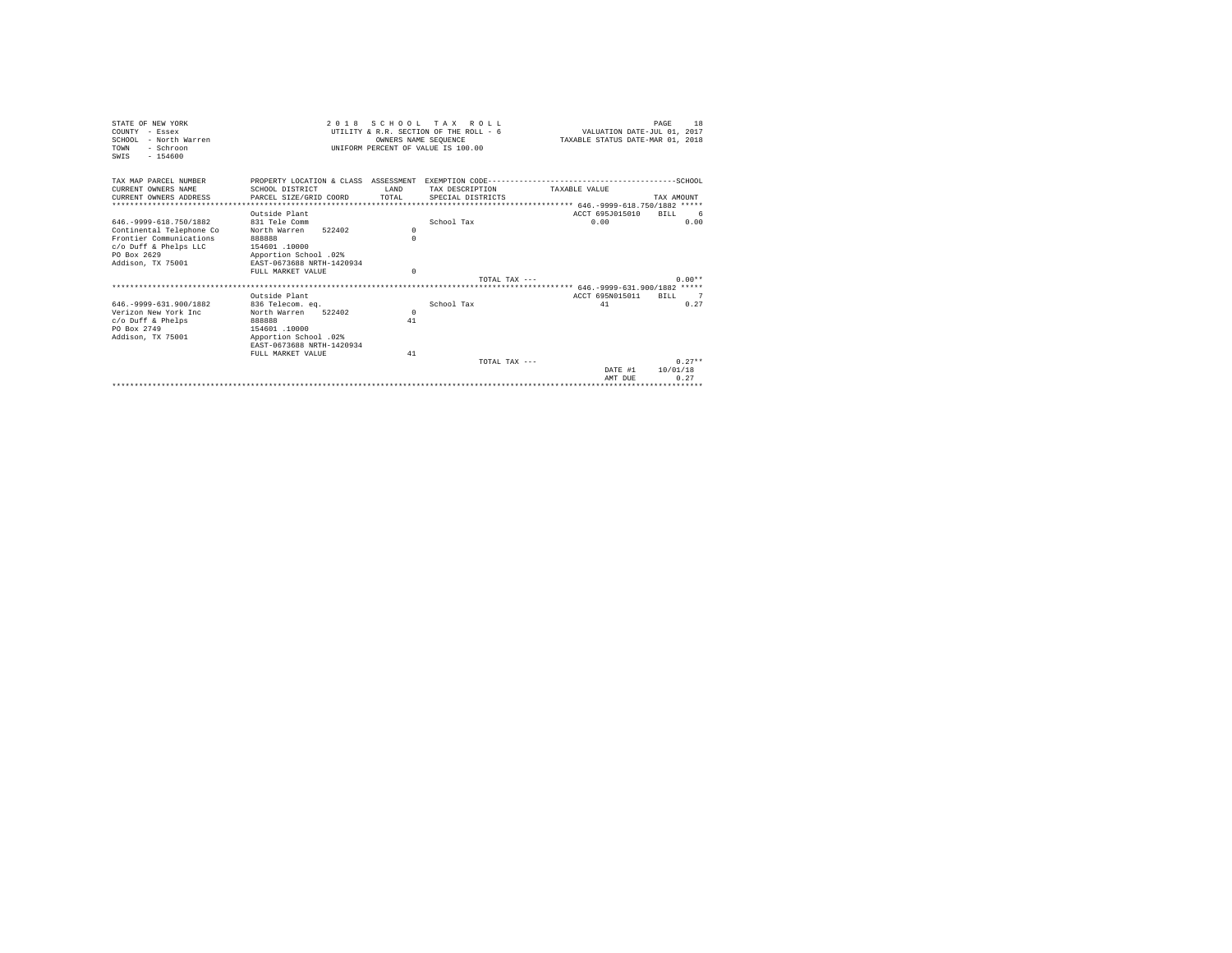| STATE OF NEW YORK |                       | 2018 SCHOOL TAX ROLL                   |  |                                  | PAGE            |  |
|-------------------|-----------------------|----------------------------------------|--|----------------------------------|-----------------|--|
| COUNTY - Essex    |                       | UTILITY & R.R. SECTION OF THE ROLL - 6 |  | VALUATION DATE-JUL 01, 2017      |                 |  |
|                   | SCHOOL - North Warren |                                        |  | TAXABLE STATUS DATE-MAR 01, 2018 |                 |  |
| TOWN              | - Schroon             |                                        |  |                                  | RPS155/V04/L015 |  |
| SWIS              | - 154600              |                                        |  | CURRENT DATE 8/30/2018           |                 |  |
|                   |                       |                                        |  |                                  |                 |  |

## R O L L S U B S E C T I O N - - T O T A L S

## \*\*\* S P E C I A L D I S T R I C T S U M M A R Y \*\*\*

|      |   | LUTAL                |                  |  |       | $m \wedge m \wedge$<br>the contract of the contract of the contract of |
|------|---|----------------------|------------------|--|-------|------------------------------------------------------------------------|
| CODE | . | <b>DAR</b><br>$\sim$ | <b>TVDk</b><br>. |  | MOUN. | 1 A.A                                                                  |

#### NO SPECIAL DISTRICTS AT THIS LEVEL

## \*\*\* S C H O O L D I S T R I C T S U M M A R Y \*\*\*

| CODE   | DISTRICT NAME   | TOTAL<br>PARCELS | ASSESSED<br>LAND | ASSESSED<br>TOTAL | EXEMPT<br>AMOUNT<br>STAR AMOUNT | TOTAL<br>TAXABLE<br>STAR TAXABLE | TOTAL TAX |
|--------|-----------------|------------------|------------------|-------------------|---------------------------------|----------------------------------|-----------|
|        | North Warren    | $\overline{a}$   |                  | 41                |                                 | 41                               |           |
| 522402 |                 |                  |                  |                   |                                 | 41                               | .27       |
|        | SUB-TOTAL       | $\overline{2}$   |                  | 41                |                                 | 41                               |           |
|        | SUB-TOTAL(CONT) |                  |                  |                   |                                 | 41                               | .27       |
|        | TOTAL           | $\overline{a}$   |                  | 41                |                                 | 41                               |           |
|        | TO TAL (CONT)   |                  |                  |                   |                                 | 41                               | .27       |

## \*\*\* S Y S T E M C O D E S S U M M A R Y \*\*\*

NO SYSTEM EXEMPTIONS AT THIS LEVEL

# \*\*\* E X E M P T I O N S U M M A R Y \*\*\*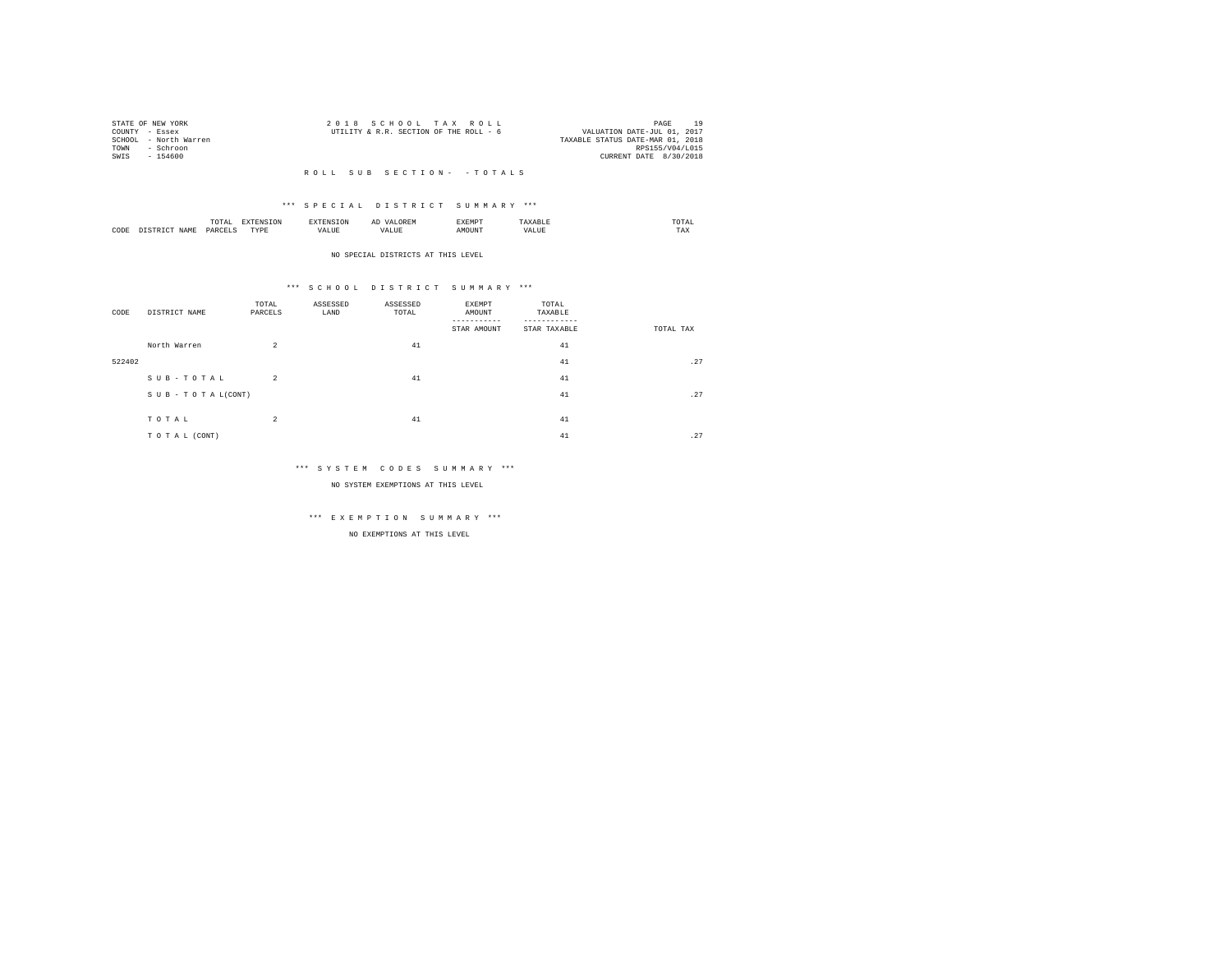|                | STATE OF NEW YORK     | 2018 SCHOOL TAX ROLL                                                  | 20<br>PAGE             |
|----------------|-----------------------|-----------------------------------------------------------------------|------------------------|
| COUNTY - Essex |                       | VALUATION DATE-JUL 01, 2017<br>UTILITY & R.R. SECTION OF THE ROLL - 6 |                        |
|                | SCHOOL - North Warren | TAXABLE STATUS DATE-MAR 01, 2018                                      |                        |
| TOWN           | - Schroon             |                                                                       | RPS155/V04/L015        |
| SWIS           | $-154600$             |                                                                       | CURRENT DATE 8/30/2018 |
|                |                       |                                                                       |                        |
|                |                       | ROLL SUB SECTION- - TOTALS                                            |                        |

| ROLL<br><b>SEC</b> | DESCRIPTION      | TOTAL<br>PARCELS | ASSESSED<br>LAND | ASSESSED<br>TOTAL | EXEMPT<br>AMOUNT<br>-----------<br>STAR AMOUNT | TOTAL<br>TAXABLE<br>------------<br>STAR TAXABLE | TAX<br>RATE | TOTAL<br>TAX |
|--------------------|------------------|------------------|------------------|-------------------|------------------------------------------------|--------------------------------------------------|-------------|--------------|
|                    | School Tax       |                  |                  | 41                |                                                | 41                                               |             |              |
|                    |                  |                  |                  |                   |                                                | 41                                               |             | .27          |
|                    | SPEC DIST TAXES  |                  |                  |                   |                                                |                                                  |             |              |
|                    | UTILITIES & N.C. |                  |                  |                   |                                                |                                                  |             | .27          |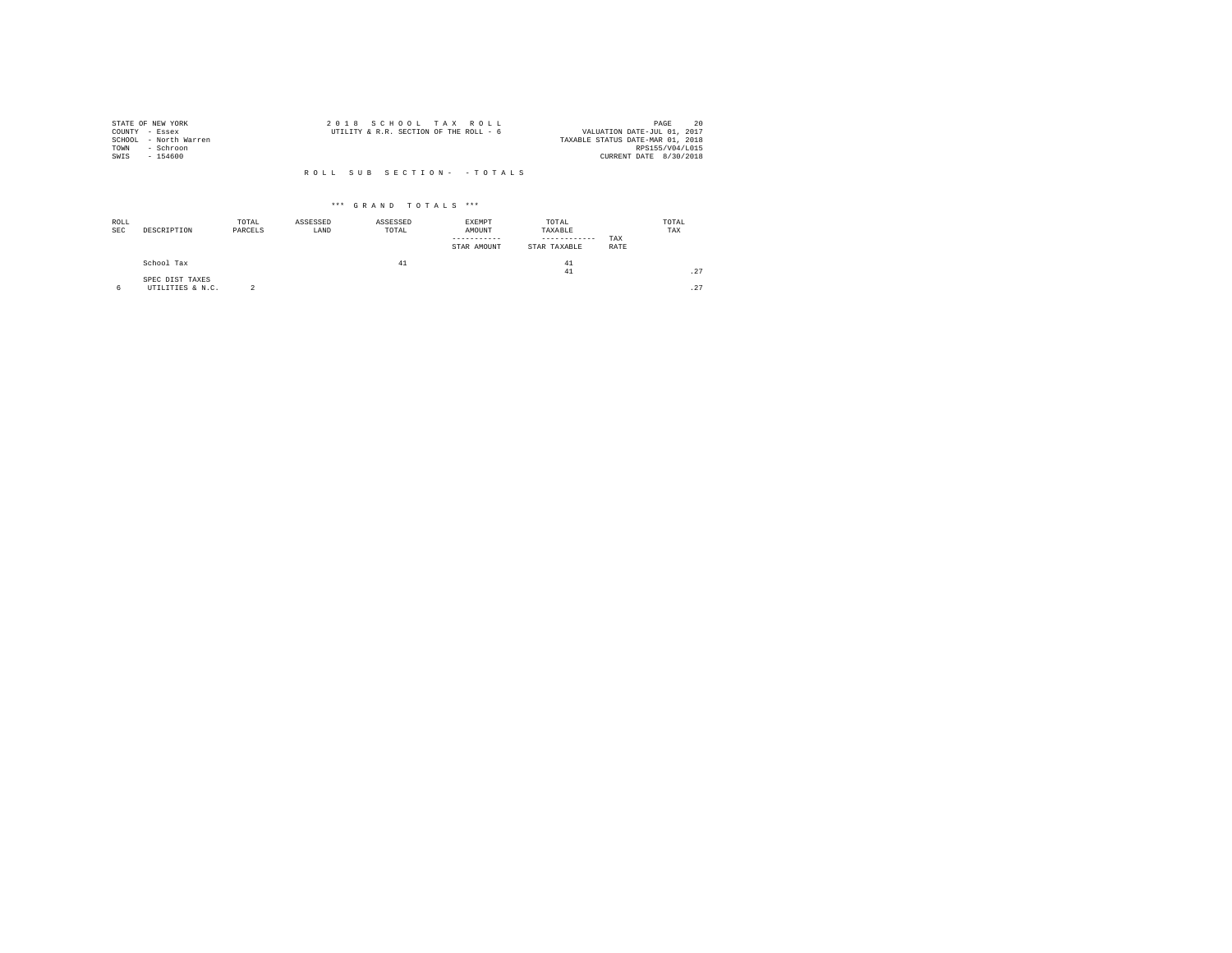|                | STATE OF NEW YORK     | 2018 SCHOOL TAX ROLL                                                  | PAGE            |  |
|----------------|-----------------------|-----------------------------------------------------------------------|-----------------|--|
| COUNTY - Essex |                       | VALUATION DATE-JUL 01, 2017<br>UTILITY & R.R. SECTION OF THE ROLL - 6 |                 |  |
|                | SCHOOL - North Warren | TAXABLE STATUS DATE-MAR 01, 2018                                      |                 |  |
| TOWN           | - Schroon             |                                                                       | RPS155/V04/L015 |  |
| SWIS           | - 154600              | CURRENT DATE 8/30/2018                                                |                 |  |
|                |                       |                                                                       |                 |  |

## R O L L S E C T I O N T O T A L S

## \*\*\* S P E C I A L D I S T R I C T S U M M A R Y \*\*\*

|      |   | ----<br>.'O'TAL<br>the contract of the contract of the contract of the contract of the contract of | ---<br>the contract of the contract of the contract of the contract of the contract of | <b>CAN INF</b> | ----- |      | moms:<br>the contract of the contract of the contract of |  |
|------|---|----------------------------------------------------------------------------------------------------|----------------------------------------------------------------------------------------|----------------|-------|------|----------------------------------------------------------|--|
| CODE | - | DARCEL.<br>$\sim$<br>________                                                                      | <b>TVDk</b><br>.                                                                       | $\cdots$<br>.  | MOUN. | ∿JU⊾ | TAX                                                      |  |

#### NO SPECIAL DISTRICTS AT THIS LEVEL

## \*\*\* S C H O O L D I S T R I C T S U M M A R Y \*\*\*

| CODE   | DISTRICT NAME       | TOTAL<br>PARCELS | ASSESSED<br>LAND | ASSESSED<br>TOTAL | EXEMPT<br>AMOUNT<br>STAR AMOUNT | TOTAL<br>TAXABLE<br>STAR TAXABLE | TOTAL TAX |
|--------|---------------------|------------------|------------------|-------------------|---------------------------------|----------------------------------|-----------|
|        | North Warren        | $\overline{a}$   |                  | 41                |                                 | 41                               |           |
| 522402 |                     |                  |                  |                   |                                 | 41                               | .27       |
|        | $S$ U B - T O T A L | $\overline{2}$   |                  | 41                |                                 | 41                               |           |
|        | SUB-TOTAL(CONT)     |                  |                  |                   |                                 | 41                               | .27       |
|        | TOTAL               | $\overline{a}$   |                  | 41                |                                 | 41                               |           |
|        | TO TAL (CONT)       |                  |                  |                   |                                 | 41                               | .27       |

## \*\*\* S Y S T E M C O D E S S U M M A R Y \*\*\*

NO SYSTEM EXEMPTIONS AT THIS LEVEL

# \*\*\* E X E M P T I O N S U M M A R Y \*\*\*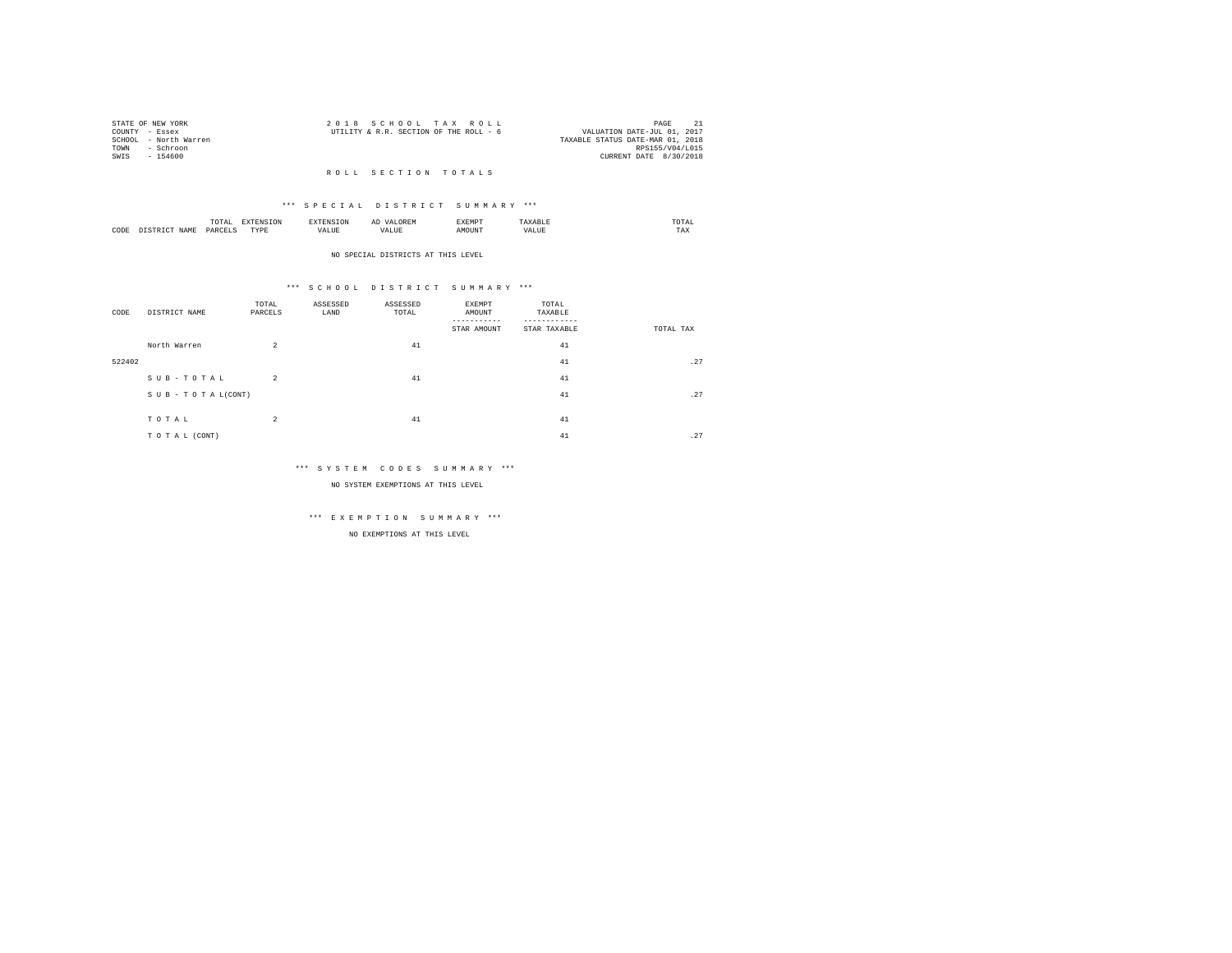|                | STATE OF NEW YORK     | 2018 SCHOOL TAX ROLL                                                  | PAGE            |  |
|----------------|-----------------------|-----------------------------------------------------------------------|-----------------|--|
| COUNTY - Essex |                       | VALUATION DATE-JUL 01, 2017<br>UTILITY & R.R. SECTION OF THE ROLL - 6 |                 |  |
|                | SCHOOL - North Warren | TAXABLE STATUS DATE-MAR 01, 2018                                      |                 |  |
| TOWN           | - Schroon             |                                                                       | RPS155/V04/L015 |  |
| SWIS           | - 154600              | CURRENT DATE 8/30/2018                                                |                 |  |
|                |                       | ROLL SECTION TOTALS                                                   |                 |  |

| ROLL<br><b>SEC</b> | DESCRIPTION                         | TOTAL<br>PARCELS | ASSESSED<br>LAND | ASSESSED<br>TOTAL | EXEMPT<br>AMOUNT<br>STAR AMOUNT | TOTAL<br>TAXABLE<br>------------<br>STAR TAXABLE | TAX<br>RATE | TOTAL<br>TAX |
|--------------------|-------------------------------------|------------------|------------------|-------------------|---------------------------------|--------------------------------------------------|-------------|--------------|
|                    | School Tax                          |                  |                  | 41                |                                 | 41<br>41                                         |             | .27          |
| 6                  | SPEC DIST TAXES<br>UTILITIES & N.C. | $\sim$           |                  |                   |                                 |                                                  |             | .27          |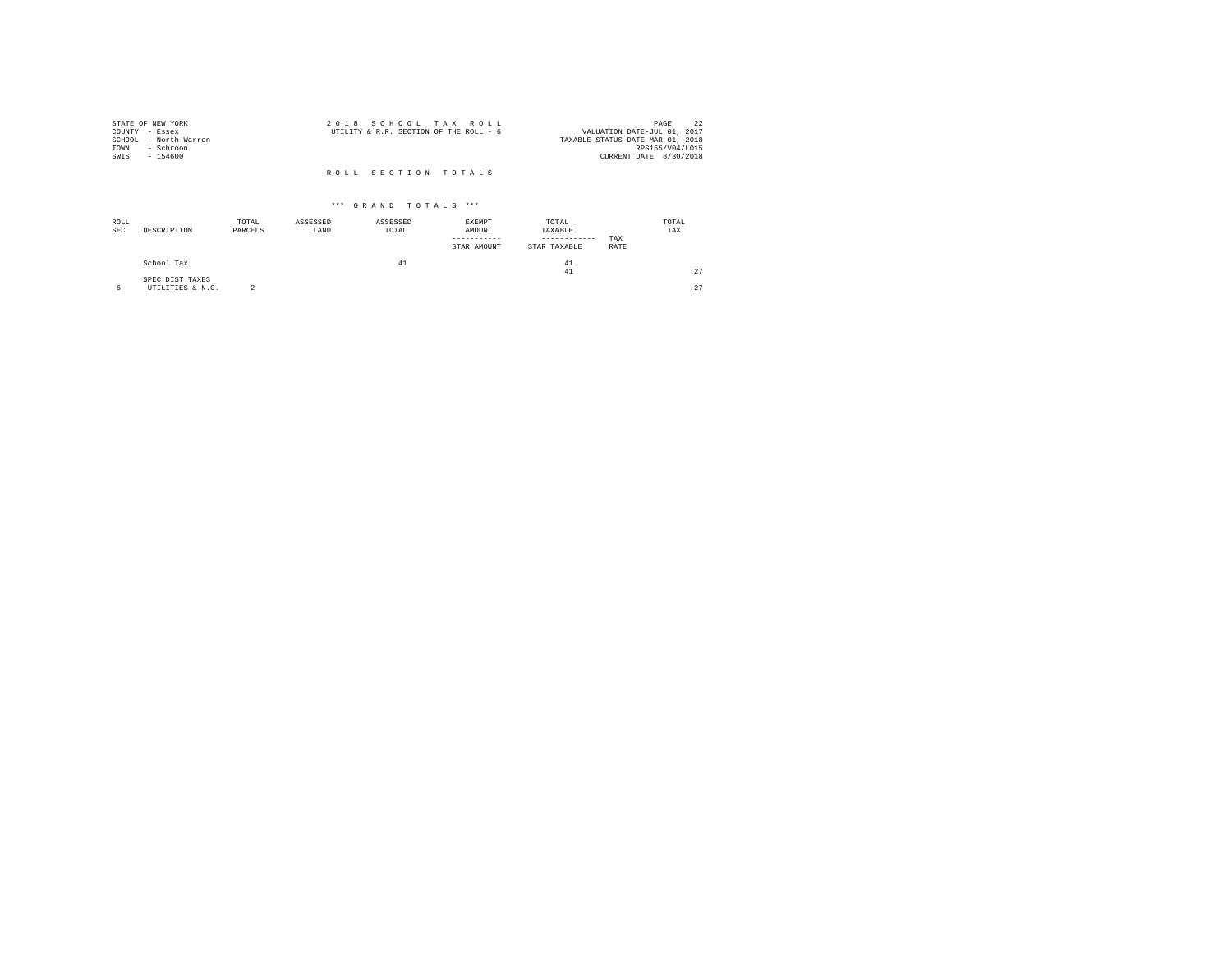| STATE OF NEW YORK |                       |             |  | 2018 SCHOOL TAX ROLL |                                  | PAGE                   |  |
|-------------------|-----------------------|-------------|--|----------------------|----------------------------------|------------------------|--|
| COUNTY - Essex    |                       |             |  |                      | VALUATION DATE-JUL 01, 2017      |                        |  |
|                   | SCHOOL - North Warren | SWIS TOTALS |  |                      | TAXABLE STATUS DATE-MAR 01, 2018 |                        |  |
| TOWN              | - Schroon             |             |  |                      |                                  | RPS155/V04/L015        |  |
| SWIS              | $-154600$             |             |  |                      |                                  | CURRENT DATE 8/30/2018 |  |

|           |                      | 1 U 1 M 1<br>the contract of the contract of the contract of | ---------------  |      | $\sim$<br>. |   | 1 A.A        | 'UIA.<br>the contract of the contract of the contract of |
|-----------|----------------------|--------------------------------------------------------------|------------------|------|-------------|---|--------------|----------------------------------------------------------|
| CODE<br>. | <b>NAME</b><br>11.12 | レムト                                                          | <b>TIDE</b><br>. | ALUE |             | n | <b>Shown</b> | TAX                                                      |

NO SPECIAL DISTRICTS AT THIS LEVEL

## \*\*\* S C H O O L D I S T R I C T S U M M A R Y \*\*\*

| CODE   | DISTRICT NAME   | TOTAL<br>PARCELS | ASSESSED<br>LAND | ASSESSED<br>TOTAL | <b>EXEMPT</b><br>AMOUNT<br>STAR AMOUNT | TOTAL<br>TAXABLE<br>---------<br>STAR TAXABLE | TAX RATE | TOTAL TAX |
|--------|-----------------|------------------|------------------|-------------------|----------------------------------------|-----------------------------------------------|----------|-----------|
|        | North Warren    | $\overline{4}$   | 155,900          | 271,901           |                                        | 271,901                                       |          |           |
| 522402 |                 |                  |                  |                   |                                        | 271.901                                       | 6.545700 | 1,779.78  |
|        | SUB-TOTAL       | $\overline{4}$   | 155,900          | 271,901           |                                        | 271.901                                       |          |           |
|        | SUB-TOTAL(CONT) |                  |                  |                   |                                        | 271.901                                       |          | 1,779.78  |
|        | TOTAL           | $\overline{4}$   | 155,900          | 271,901           |                                        | 271.901                                       |          |           |
|        | TO TAL (CONT)   |                  |                  |                   |                                        | 271.901                                       |          | 1,779.78  |

## \*\*\* S Y S T E M C O D E S S U M M A R Y \*\*\*

NO SYSTEM EXEMPTIONS AT THIS LEVEL

\*\*\* E X E M P T I O N S U M M A R Y \*\*\*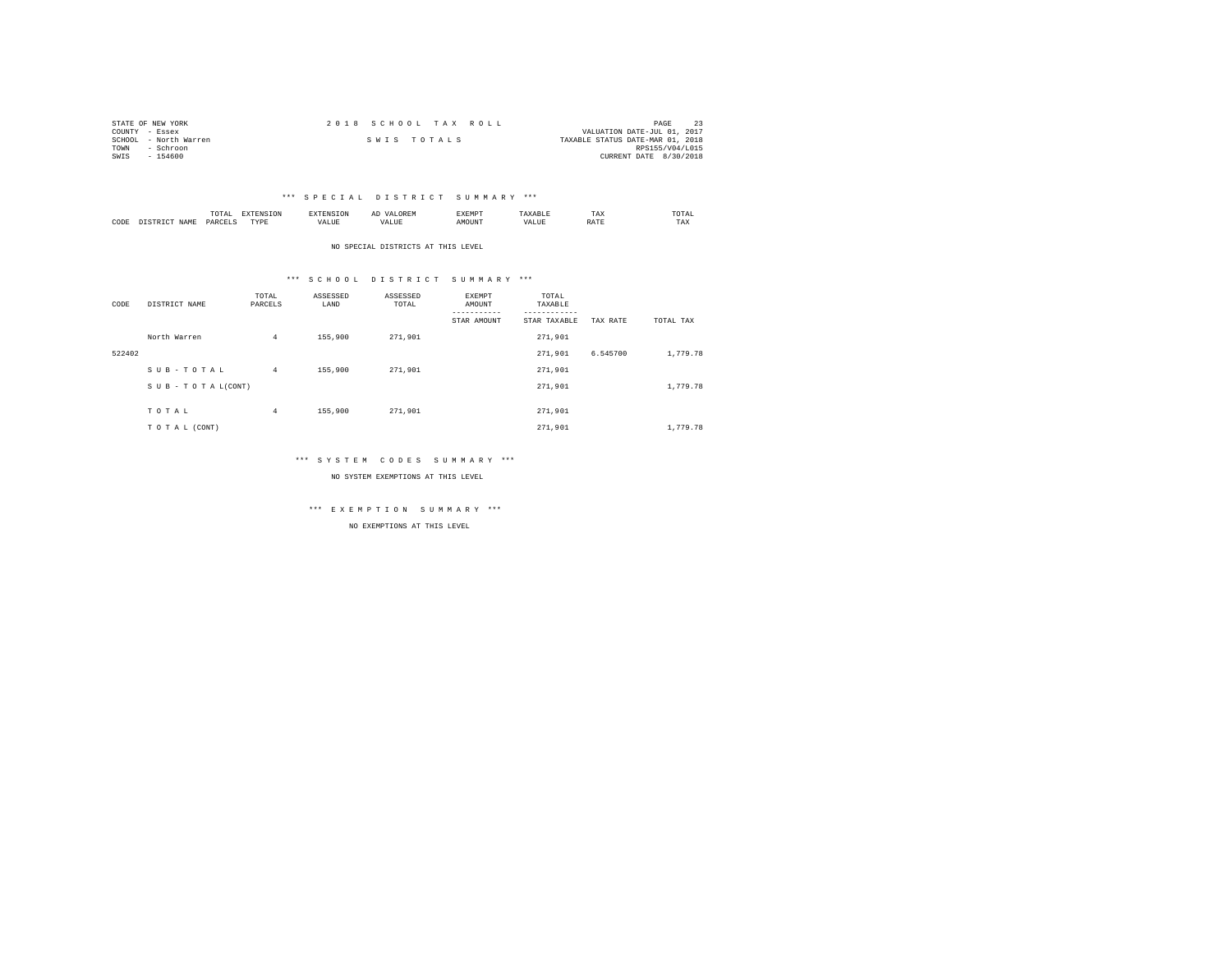| STATE OF NEW YORK     | 2018 SCHOOL TAX ROLL | PAGE                             |
|-----------------------|----------------------|----------------------------------|
| COUNTY - Essex        |                      | VALUATION DATE-JUL 01, 2017      |
| SCHOOL - North Warren | SWIS TOTALS          | TAXABLE STATUS DATE-MAR 01, 2018 |
| TOWN<br>- Schroon     |                      | RPS155/V04/L015                  |
| SWIS<br>$-154600$     |                      | CURRENT DATE 8/30/2018           |

|                           |                                     |                  |                  | *** GRAND TOTALS *** |                                                       |                                                  |                    |          |
|---------------------------|-------------------------------------|------------------|------------------|----------------------|-------------------------------------------------------|--------------------------------------------------|--------------------|----------|
| <b>ROLL</b><br><b>SEC</b> | DESCRIPTION                         | TOTAL<br>PARCELS | ASSESSED<br>LAND | ASSESSED<br>TOTAL    | <b>EXEMPT</b><br>AMOUNT<br>-----------<br>STAR AMOUNT | TOTAL<br>TAXABLE<br>------------<br>STAR TAXABLE | TAX<br><b>RATE</b> |          |
|                           | School Tax                          |                  | 155,900          | 271,860              |                                                       | 271,860<br>271,860                               | 6.545700           | 1,779.51 |
| 3                         | SPEC DIST TAXES<br>STATE OWNED LAND | $\overline{2}$   |                  |                      |                                                       |                                                  |                    | 1,779.51 |
|                           | School Tax                          |                  |                  | 41                   |                                                       | 41<br>41                                         | 6.545700           | .27      |
| 6                         | SPEC DIST TAXES<br>UTILITIES & N.C. | $\overline{2}$   |                  |                      |                                                       |                                                  |                    | .27      |
|                           | School Tax                          |                  | 155,900          | 271,901              |                                                       | 271,901<br>271,901                               | 6.545700           | 1,779.78 |
|                           | SPEC DIST TAXES                     |                  |                  |                      |                                                       |                                                  |                    |          |
| $\star$                   | TOTAL<br>SUB                        | $\overline{4}$   |                  |                      |                                                       |                                                  |                    | 1,779.78 |
|                           | School Tax                          |                  | 155,900          | 271,901              |                                                       | 271,901<br>271,901                               | 6.545700           | 1,779.78 |
|                           | SPEC DIST TAXES                     |                  |                  |                      |                                                       |                                                  |                    |          |
| $\star\star$              | GRAND TOTAL                         | 4                |                  |                      |                                                       |                                                  |                    | 1,779.78 |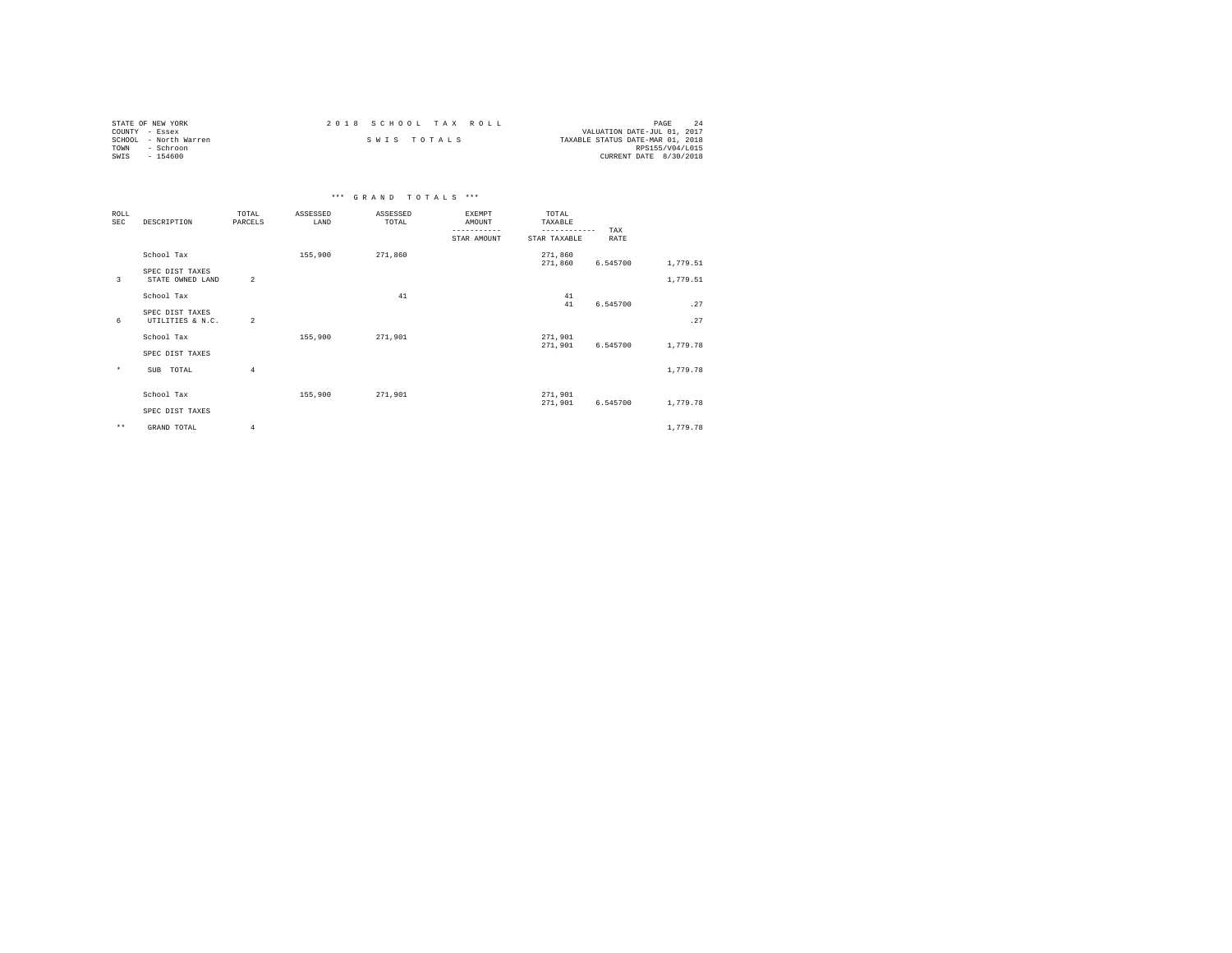| STATE OF NEW YORK     | 2018 SCHOOL TAX ROLL                                | PAGE            |  |
|-----------------------|-----------------------------------------------------|-----------------|--|
| COUNTY - Essex        | SCHOOL TOTALS 522402<br>VALUATION DATE-JUL 01, 2017 |                 |  |
| SCHOOL - North Warren | TAXABLE STATUS DATE-MAR 01, 2018                    |                 |  |
|                       |                                                     | RPS155/V04/L015 |  |
|                       | CURRENT DATE 8/30/2018                              |                 |  |

|           |      | - UIAL<br>the contract of the contract of the contract of the contract of the contract of |           | .                 | 22.11<br>しいじょ | <b>LAEMPT</b> |                 | .'OTAL<br>the contract of the contract of the contract of |
|-----------|------|-------------------------------------------------------------------------------------------|-----------|-------------------|---------------|---------------|-----------------|-----------------------------------------------------------|
| CODE<br>. | IAMI | <b>DAP</b><br>.                                                                           | TVDI<br>. | --- - ---<br>ALUE |               | אוזר          | <b>.</b><br>. a | TAX                                                       |

NO SPECIAL DISTRICTS AT THIS LEVEL

## \*\*\* S C H O O L D I S T R I C T S U M M A R Y \*\*\*

| CODE   | DISTRICT NAME   | TOTAL<br>PARCELS | ASSESSED<br>LAND | ASSESSED<br>TOTAL | <b>EXEMPT</b><br>AMOUNT<br>-----------<br>STAR AMOUNT | TOTAL<br>TAXABLE<br>---------<br>STAR TAXABLE | TAX RATE | TOTAL TAX |
|--------|-----------------|------------------|------------------|-------------------|-------------------------------------------------------|-----------------------------------------------|----------|-----------|
|        | North Warren    | 9                | 519,600          | 1002,711          |                                                       | 1,002,711                                     |          |           |
| 522402 |                 |                  |                  |                   |                                                       | 1,002,711                                     |          | 6,563.44  |
|        | SUB-TOTAL       | 9                | 519,600          | 1002,711          |                                                       | 1,002,711                                     |          |           |
|        | SUB-TOTAL(CONT) |                  |                  |                   |                                                       | 1,002,711                                     |          | 6,563.44  |
|        | TOTAL           | 9                | 519,600          | 1002.711          |                                                       | 1,002,711                                     |          |           |
|        | TO TAL (CONT)   |                  |                  |                   |                                                       | 1.002.711                                     |          | 6,563.44  |

## \*\*\* S Y S T E M C O D E S S U M M A R Y \*\*\*

NO SYSTEM EXEMPTIONS AT THIS LEVEL

\*\*\* E X E M P T I O N S U M M A R Y \*\*\*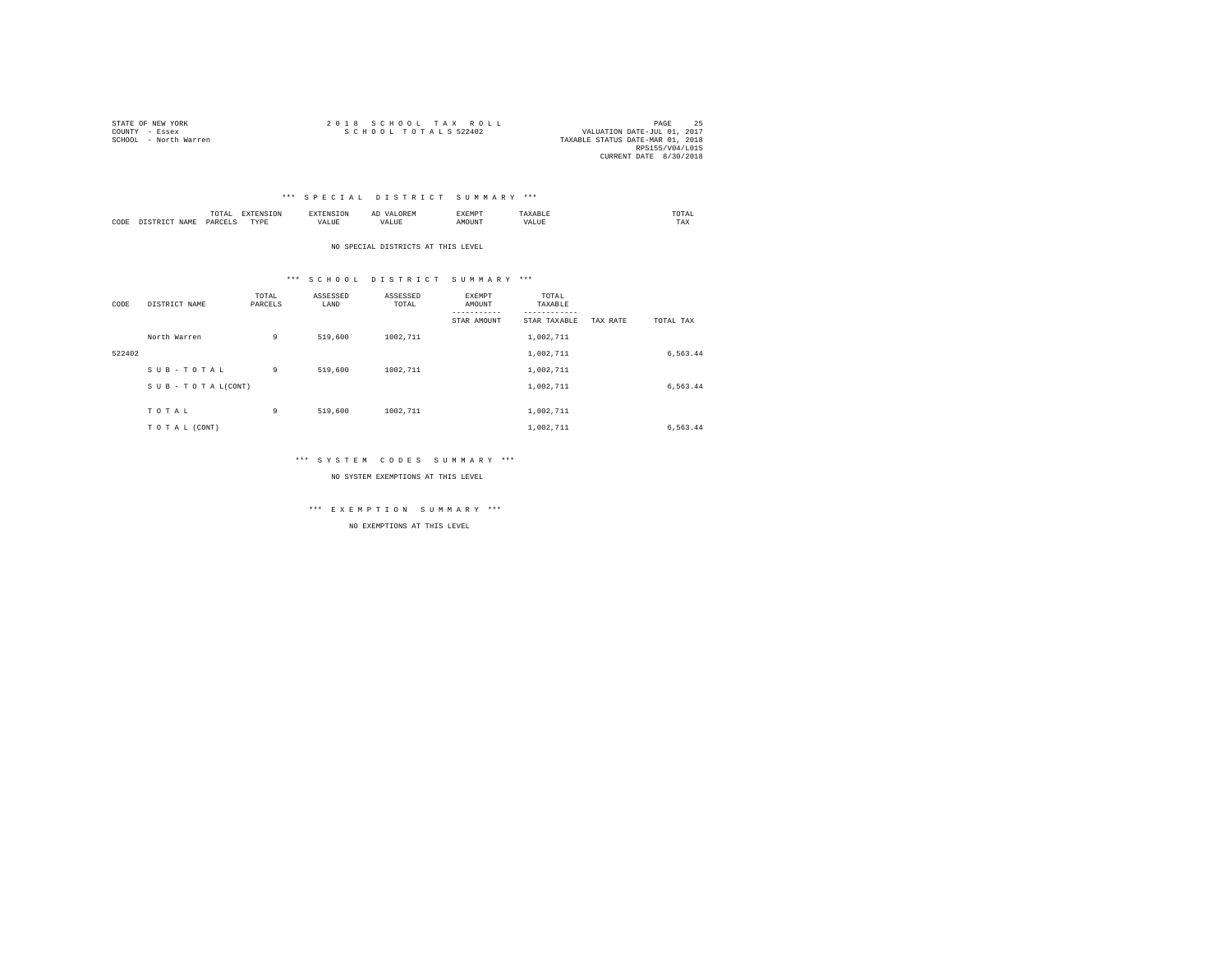| STATE OF NEW YORK     |  |  |  |  |  |  |  |                      |  | 2018 SCHOOL TAX ROLL | 26<br>PAGE                       |
|-----------------------|--|--|--|--|--|--|--|----------------------|--|----------------------|----------------------------------|
| COUNTY - Essex        |  |  |  |  |  |  |  | SCHOOL TOTALS 522402 |  |                      | VALUATION DATE-JUL 01, 2017      |
| SCHOOL - North Warren |  |  |  |  |  |  |  |                      |  |                      | TAXABLE STATUS DATE-MAR 01, 2018 |
|                       |  |  |  |  |  |  |  |                      |  |                      | RPS155/V04/L015                  |
|                       |  |  |  |  |  |  |  |                      |  |                      | CURRENT DATE 8/30/2018           |

|             |             |                  |                  | *** GRAND TOTALS *** |                                 |                                                  |             |              |
|-------------|-------------|------------------|------------------|----------------------|---------------------------------|--------------------------------------------------|-------------|--------------|
| ROLL<br>SEC | DESCRIPTION | TOTAL<br>PARCELS | ASSESSED<br>LAND | ASSESSED<br>TOTAL    | EXEMPT<br>AMOUNT<br>STAR AMOUNT | TOTAL<br>TAXABLE<br>------------<br>STAR TAXABLE | TAX<br>RATE | TOTAL<br>TAX |
| $***$       | GRAND TOTAL | 9                | 519,600          | 1002.711             |                                 | 1,002,711<br>1,002,711                           |             | 6,563.44     |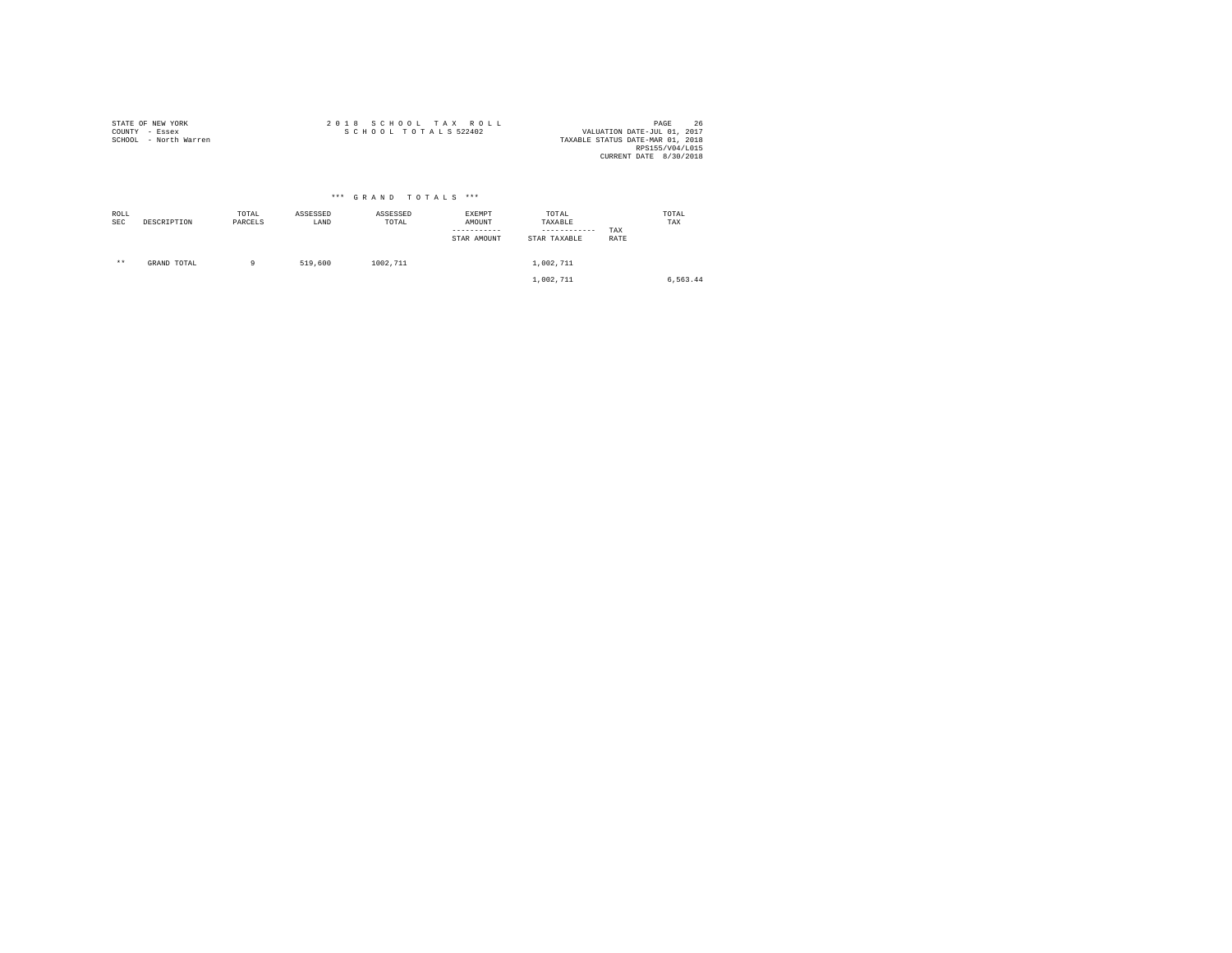| STATE OF NEW YORK<br>COUNTY - Essex<br>SCHOOL - North Warren MROLL SUB-SECT - A- SECTION 532-A RPTL WILD OR FOREST LANDS TAXABLE STATUS DATE-MAR 01, 2018<br>- Schroon<br>TOWN<br>$-154600$<br>SWIS |                                                                                                                       |                    | 2018 SCHOOL TAX ROLL<br>OWNERS NAME SEOUENCE<br>UNIFORM PERCENT OF VALUE IS 100.00 |                   | STATE OWNED LAND SECTION OF THE ROLL - 3 SUB-SECT - A VALUATION DATE-JUL 01, 2017 |               |                    | PAGE<br>$\overline{1}$                       |
|-----------------------------------------------------------------------------------------------------------------------------------------------------------------------------------------------------|-----------------------------------------------------------------------------------------------------------------------|--------------------|------------------------------------------------------------------------------------|-------------------|-----------------------------------------------------------------------------------|---------------|--------------------|----------------------------------------------|
| TAX MAP PARCEL NUMBER<br>CURRENT OWNERS NAME<br>CURRENT OWNERS ADDRESS                                                                                                                              | SCHOOL DISTRICT<br>PARCEL SIZE/GRID COORD                                                                             |                    | T.AND<br>TOTAL                                                                     | SPECIAL DISTRICTS | TAX DESCRIPTION                                                                   | TAXARLE VALUE |                    | TAX AMOUNT                                   |
|                                                                                                                                                                                                     |                                                                                                                       |                    |                                                                                    |                   |                                                                                   |               |                    |                                              |
|                                                                                                                                                                                                     | Vanderwalker Rd                                                                                                       |                    |                                                                                    |                   |                                                                                   |               | ACCT 695M414407    |                                              |
| $165. - 1 - 1.000$<br>1050001<br>State of New York<br>NYS Office State Comptroller 225ac Sll<br>Finance Office-Fixed Cost Unit ACRES 225.00<br>110 State St<br>Albany, NY 12236                     | 931 Forest s532a<br>North Warren<br>79 Hoffman Twp<br>EAST-0625295 NRTH-1374005<br>DEED BOOK 199<br>FULL MARKET VALUE | 522402<br>$PG-544$ | 155,900<br>155,900<br>155,900                                                      | School Tax        | TOTAL TAX $---$                                                                   |               | 155,900            | 1,020.47<br>$1.020.47**$<br>DATE #1 10/01/18 |
|                                                                                                                                                                                                     |                                                                                                                       |                    |                                                                                    |                   |                                                                                   |               | AMT DUE            | 1,020.47                                     |
|                                                                                                                                                                                                     |                                                                                                                       |                    |                                                                                    |                   |                                                                                   |               |                    |                                              |
|                                                                                                                                                                                                     | Errata                                                                                                                |                    |                                                                                    |                   |                                                                                   |               | ACCT 695Z012024    |                                              |
| $999.99 - 1 - 3.000$<br>8888888<br>NYS Office State Comptroller 2018 Aggregate Assessment<br>Finance Office-Fixed Cost Unit School Purpose Only<br>110 State St<br>Albany, NY 12236                 | 991 Adirondack p<br>North Warren 522402<br>FULL MARKET VALUE                                                          |                    | $\Omega$<br>115,960<br>115,960                                                     | School Tax        |                                                                                   |               | 115,960            | 759.04                                       |
|                                                                                                                                                                                                     |                                                                                                                       |                    |                                                                                    |                   | TOTAL TAX $---$                                                                   |               |                    | $759.04**$                                   |
|                                                                                                                                                                                                     |                                                                                                                       |                    |                                                                                    |                   |                                                                                   |               | DATE #1<br>AMT DUE | 10/01/18<br>759.04                           |
|                                                                                                                                                                                                     |                                                                                                                       |                    |                                                                                    |                   |                                                                                   |               |                    |                                              |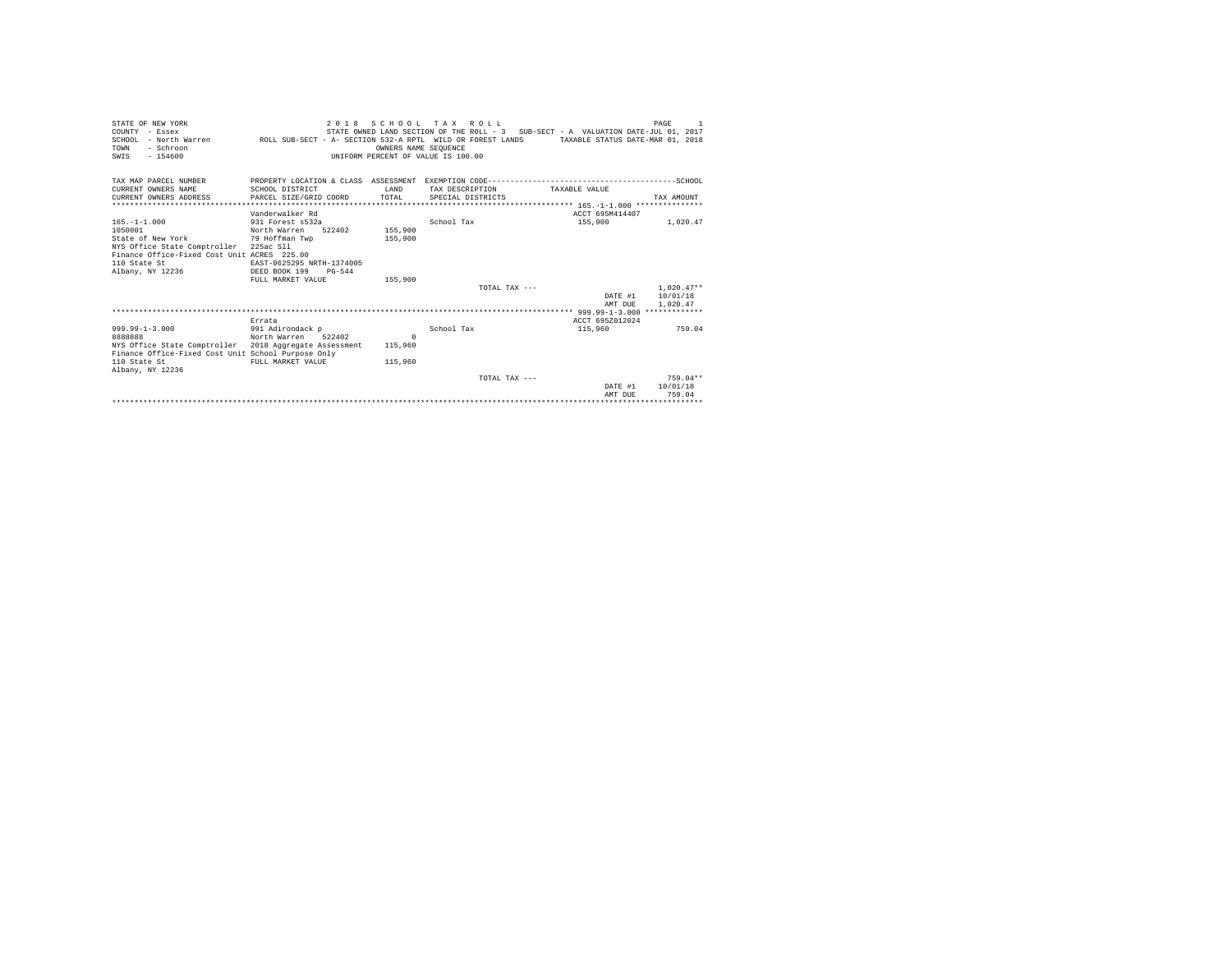|      | STATE OF NEW YORK     |                                                            |  |  | 2018 SCHOOL TAX ROLL |                                                                                   | PAGE                   |  |
|------|-----------------------|------------------------------------------------------------|--|--|----------------------|-----------------------------------------------------------------------------------|------------------------|--|
|      | COUNTY - Essex        |                                                            |  |  |                      | STATE OWNED LAND SECTION OF THE ROLL - 3 SUB-SECT - A VALUATION DATE-JUL 01, 2017 |                        |  |
|      | SCHOOL - North Warren | ROLL SUB-SECT - A- SECTION 532-A RPTL WILD OR FOREST LANDS |  |  |                      | TAXABLE STATUS DATE-MAR 01, 2018                                                  |                        |  |
| TOWN | - Schroon             |                                                            |  |  |                      |                                                                                   | RPS155/V04/L015        |  |
| SWIS | $-154600$             |                                                            |  |  |                      |                                                                                   | CURRENT DATE 8/30/2018 |  |

#### R O L L S U B S E C T I O N - A - T O T A L S

## \*\*\* S P E C I A L D I S T R I C T S U M M A R Y \*\*\*

|      |              | ິ<br>the contract of the contract of the contract of the contract of the contract of |           |      | V A I<br>AL             | .      |      | OTAI<br>the contract of the contract of the contract of |  |
|------|--------------|--------------------------------------------------------------------------------------|-----------|------|-------------------------|--------|------|---------------------------------------------------------|--|
| CODE | <b>ALAME</b> | OAPC                                                                                 | rvnt<br>. | ALUE | $+ 7772$<br>.<br>alult. | AMOUN? | $ -$ | TAX                                                     |  |

#### NO SPECIAL DISTRICTS AT THIS LEVEL

## \*\*\* S C H O O L D I S T R I C T S U M M A R Y \*\*\*

| CODE   | DISTRICT NAME      | TOTAL<br>PARCELS | ASSESSED<br>LAND | ASSESSED<br>TOTAL | <b>EXEMPT</b><br>AMOUNT<br>STAR AMOUNT | TOTAL<br>TAXABLE<br>STAR TAXABLE | TOTAL TAX |
|--------|--------------------|------------------|------------------|-------------------|----------------------------------------|----------------------------------|-----------|
|        | North Warren       | $\overline{a}$   | 155,900          | 271,860           |                                        | 271,860                          |           |
| 522402 |                    |                  |                  |                   |                                        | 271,860                          | 1,779.51  |
|        | SUB-TOTAL          | $\overline{a}$   | 155,900          | 271,860           |                                        | 271,860                          |           |
|        | SUB - TO TAL(CONT) |                  |                  |                   |                                        | 271,860                          | 1,779.51  |
|        | TOTAL              | 2                | 155,900          | 271,860           |                                        | 271,860                          |           |
|        |                    |                  |                  |                   |                                        |                                  |           |
|        | TO TAL (CONT)      |                  |                  |                   |                                        | 271,860                          | 1,779.51  |

## \*\*\* S Y S T E M C O D E S S U M M A R Y \*\*\*

NO SYSTEM EXEMPTIONS AT THIS LEVEL

## \*\*\* E X E M P T I O N S U M M A R Y \*\*\*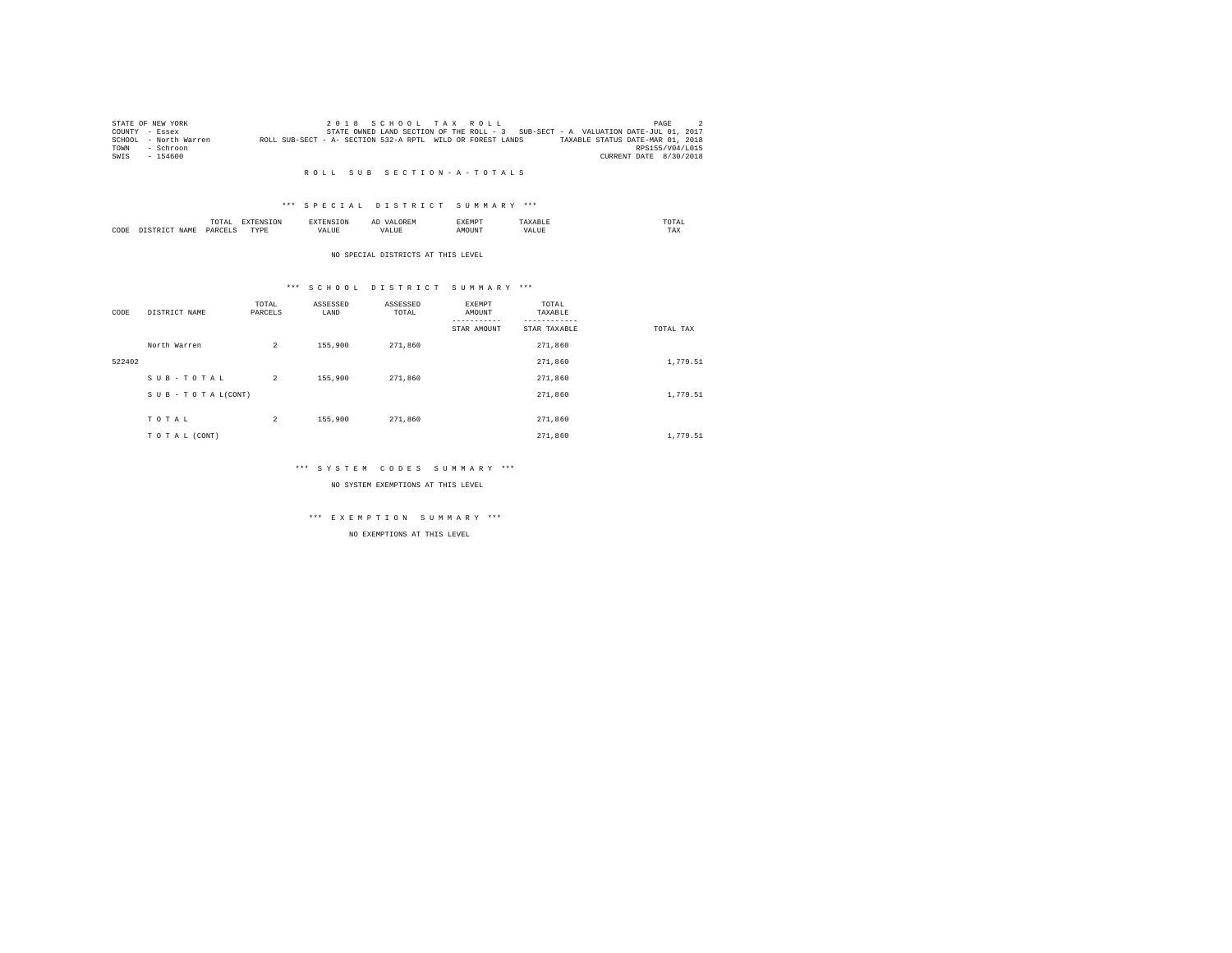|      | STATE OF NEW YORK     |                                                            |  |  | 2018 SCHOOL TAX ROLL |  |                                                                                   |                        | PAGE |  |
|------|-----------------------|------------------------------------------------------------|--|--|----------------------|--|-----------------------------------------------------------------------------------|------------------------|------|--|
|      | COUNTY - Essex        |                                                            |  |  |                      |  | STATE OWNED LAND SECTION OF THE ROLL - 3 SUB-SECT - A VALUATION DATE-JUL 01, 2017 |                        |      |  |
|      | SCHOOL - North Warren | ROLL SUB-SECT - A- SECTION 532-A RPTL WILD OR FOREST LANDS |  |  |                      |  | TAXABLE STATUS DATE-MAR 01, 2018                                                  |                        |      |  |
| TOWN | - Schroon             |                                                            |  |  |                      |  |                                                                                   | RPS155/V04/L015        |      |  |
| SWIS | $-154600$             |                                                            |  |  |                      |  |                                                                                   | CURRENT DATE 8/30/2018 |      |  |

#### R O L L S U B S E C T I O N - A - T O T A L S

| ROLL<br><b>SEC</b> | DESCRIPTION                         | TOTAL<br>PARCELS | ASSESSED<br>LAND | ASSESSED<br>TOTAL | <b>EXEMPT</b><br>AMOUNT<br>STAR AMOUNT | TOTAL<br>TAXABLE<br>------------<br>STAR TAXABLE | TAX<br>RATE | TOTAL<br>TAX |
|--------------------|-------------------------------------|------------------|------------------|-------------------|----------------------------------------|--------------------------------------------------|-------------|--------------|
|                    | School Tax                          |                  | 155,900          | 271,860           |                                        | 271,860<br>271,860                               |             | 1,779.51     |
|                    | SPEC DIST TAXES<br>STATE OWNED LAND |                  |                  |                   |                                        |                                                  |             | 1,779.51     |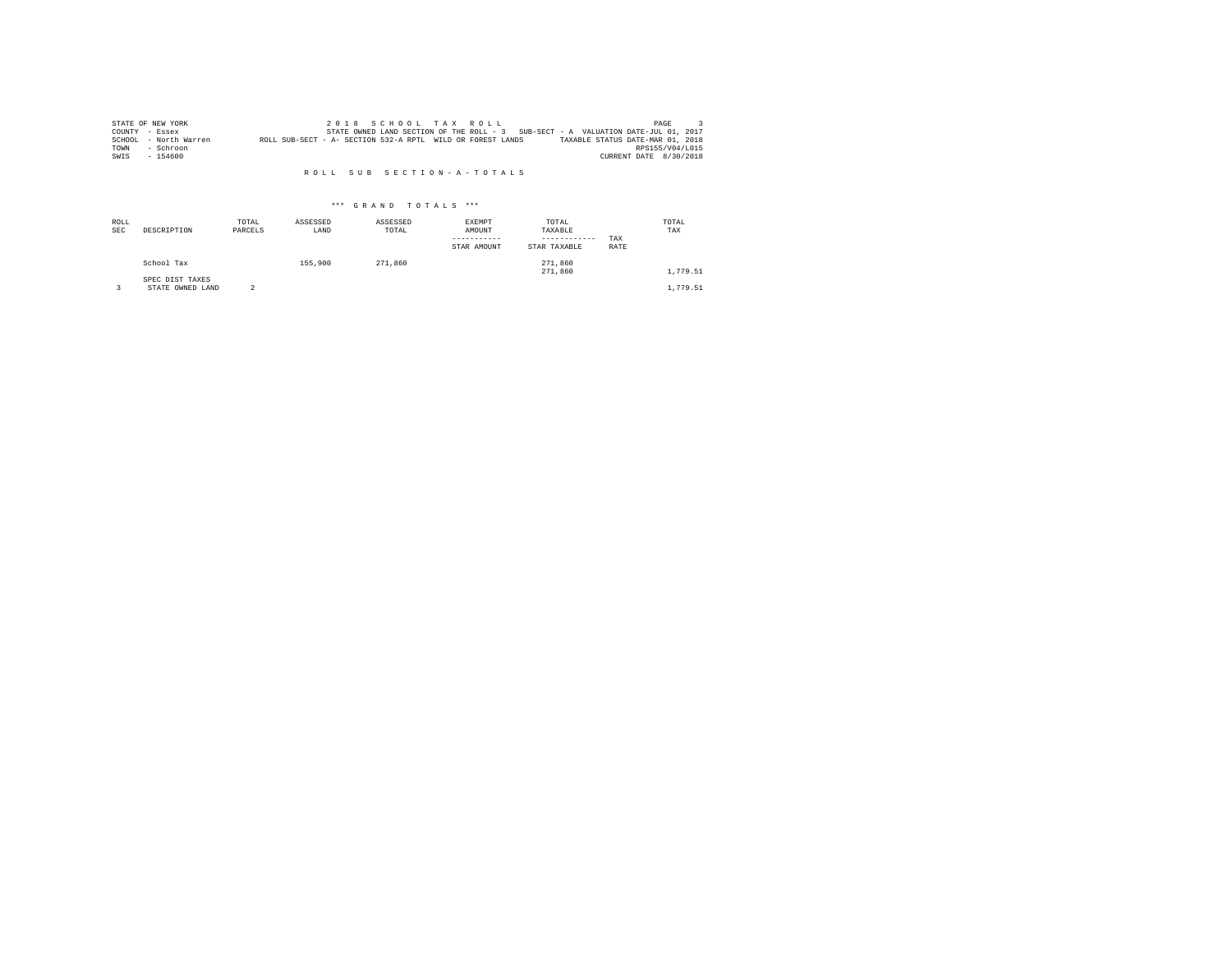| STATE OF NEW YORK     | 2018 SCHOOL TAX ROLL                     | PAGE                        | $\Delta$ |
|-----------------------|------------------------------------------|-----------------------------|----------|
| COUNTY - Essex        | STATE OWNED LAND SECTION OF THE ROLL - 3 | VALUATION DATE-JUL 01, 2017 |          |
| SCHOOL - North Warren | TAXABLE STATUS DATE-MAR 01, 2018         |                             |          |
| TOWN<br>- Schroon     |                                          | RPS155/V04/L015             |          |
| SWIS<br>$-154600$     |                                          | CURRENT DATE 8/30/2018      |          |
|                       |                                          |                             |          |

## R O L L S E C T I O N T O T A L S

## \*\*\* S P E C I A L D I S T R I C T S U M M A R Y \*\*\*

|      |             | -<br>the contract of the contract of the contract of the contract of the contract of | the contract of the contract of the contract of the contract of the contract of | ----      |                  | .      |                        | the contract of the contract of the contract of |
|------|-------------|--------------------------------------------------------------------------------------|---------------------------------------------------------------------------------|-----------|------------------|--------|------------------------|-------------------------------------------------|
| CODE | <b>TAMY</b> | レムドく                                                                                 | TVDI<br>.                                                                       | --- - --- | ۰Δ.<br>- مايلې د | 'OUN'. | $\cdots$<br>۰.<br>ALUE | $m \times n$<br>ΓAΧ.                            |

#### NO SPECIAL DISTRICTS AT THIS LEVEL

## \*\*\* S C H O O L D I S T R I C T S U M M A R Y \*\*\*

| CODE   | DISTRICT NAME      | TOTAL<br>PARCELS | ASSESSED<br>LAND | ASSESSED<br>TOTAL | EXEMPT<br>AMOUNT | TOTAL<br>TAXABLE |           |
|--------|--------------------|------------------|------------------|-------------------|------------------|------------------|-----------|
|        |                    |                  |                  |                   | STAR AMOUNT      | STAR TAXABLE     | TOTAL TAX |
|        | North Warren       | $\overline{a}$   | 155,900          | 271,860           |                  | 271,860          |           |
| 522402 |                    |                  |                  |                   |                  | 271,860          | 1,779.51  |
|        | SUB-TOTAL          | $\overline{2}$   | 155,900          | 271,860           |                  | 271,860          |           |
|        | SUB - TO TAL(CONT) |                  |                  |                   |                  | 271,860          | 1,779.51  |
|        |                    |                  |                  |                   |                  |                  |           |
|        | TOTAL              | $\overline{a}$   | 155,900          | 271,860           |                  | 271,860          |           |
|        | TO TAL (CONT)      |                  |                  |                   |                  | 271,860          | 1,779.51  |

## \*\*\* S Y S T E M C O D E S S U M M A R Y \*\*\*

NO SYSTEM EXEMPTIONS AT THIS LEVEL

## \*\*\* E X E M P T I O N S U M M A R Y \*\*\*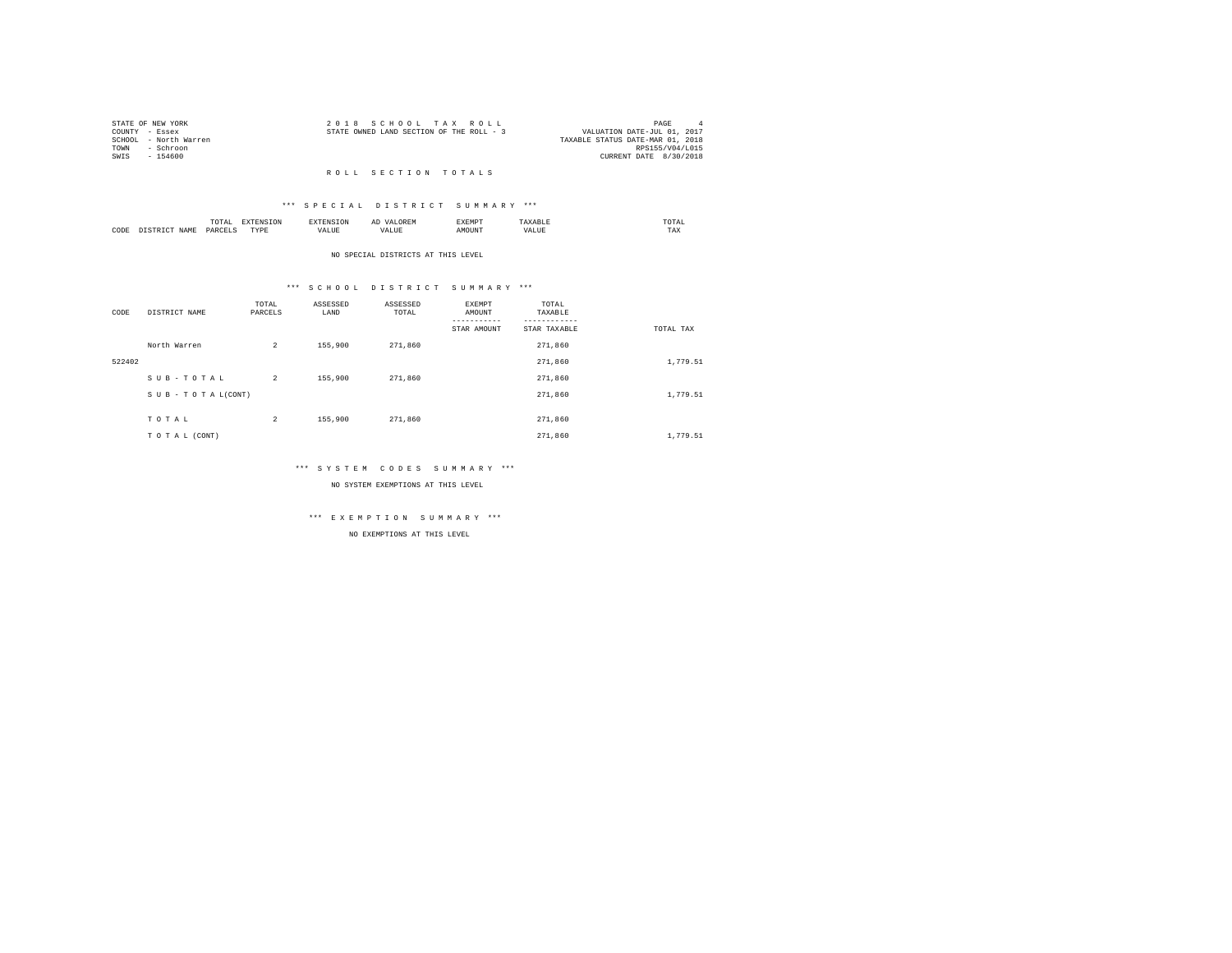| STATE OF NEW YORK                          | 2018 SCHOOL TAX ROLL                     | PAGE                                                            |
|--------------------------------------------|------------------------------------------|-----------------------------------------------------------------|
| COUNTY - Essex<br>- North Warren<br>SCHOOL | STATE OWNED LAND SECTION OF THE ROLL - 3 | VALUATION DATE-JUL 01, 2017<br>TAXABLE STATUS DATE-MAR 01, 2018 |
| - Schroon<br>TOWN                          |                                          | RPS155/V04/L015                                                 |
| SWIS<br>$-154600$                          |                                          | CURRENT DATE 8/30/2018                                          |
|                                            | ROLL SECTION TOTALS                      |                                                                 |

| ROLL<br><b>SEC</b> | DESCRIPTION                         | TOTAL<br>PARCELS | ASSESSED<br>LAND | ASSESSED<br>TOTAL | <b>EXEMPT</b><br>AMOUNT<br>STAR AMOUNT | TOTAL<br>TAXABLE<br>------------<br>STAR TAXABLE | TAX<br>RATE | TOTAL<br>TAX |
|--------------------|-------------------------------------|------------------|------------------|-------------------|----------------------------------------|--------------------------------------------------|-------------|--------------|
|                    | School Tax                          |                  | 155,900          | 271,860           |                                        | 271,860<br>271,860                               |             | 1,779.51     |
|                    | SPEC DIST TAXES<br>STATE OWNED LAND |                  |                  |                   |                                        |                                                  |             | 1,779.51     |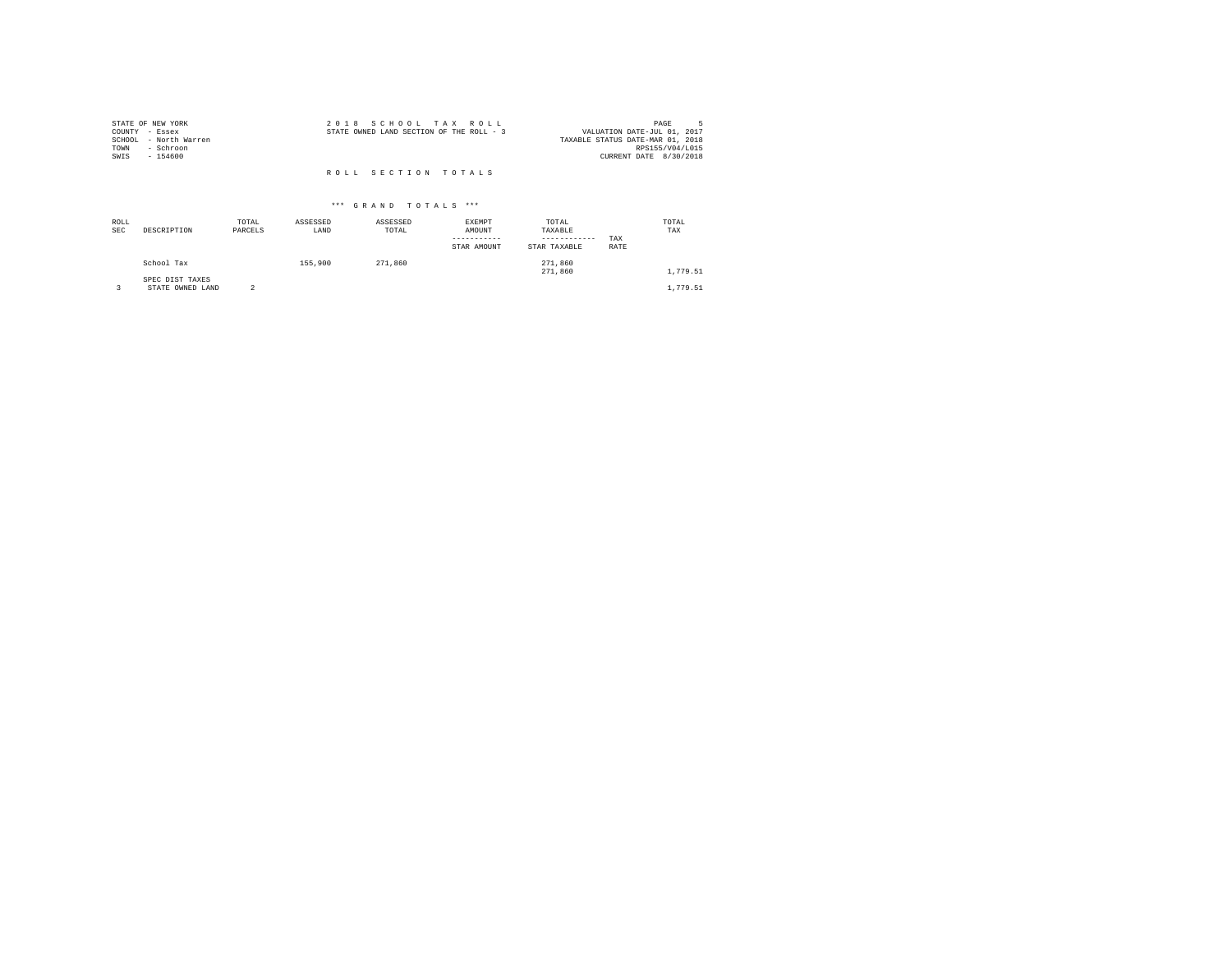| STATE OF NEW YORK     | 2018 SCHOOL TAX ROLL | PAGE                             |
|-----------------------|----------------------|----------------------------------|
| COUNTY - Essex        |                      | VALUATION DATE-JUL 01, 2017      |
| SCHOOL - North Warren |                      | TAXABLE STATUS DATE-MAR 01, 2018 |
| TOWN<br>- Schroon     | SWIS TOTALS          | RPS155/V04/L015                  |
| $-154600$<br>SWIS     |                      | CURRENT DATE 8/30/2018           |

|                   |       | $n \wedge m$<br>the contract of the contract of the contract of | ----      |       | SXEMP' | 1 A.A | TOTAL<br>the contract of the contract of the contract of |
|-------------------|-------|-----------------------------------------------------------------|-----------|-------|--------|-------|----------------------------------------------------------|
| C <sub>0</sub> DE | .7.14 | אקבכ                                                            | TVDI<br>. | 'ALUE | MOUNT  | .     | $- - -$<br>ΓAΧ.                                          |

NO SPECIAL DISTRICTS AT THIS LEVEL

## \*\*\* S C H O O L D I S T R I C T S U M M A R Y \*\*\*

| CODE   | DISTRICT NAME   | TOTAL<br>PARCELS | ASSESSED<br>LAND | ASSESSED<br>TOTAL | <b>EXEMPT</b><br>AMOUNT<br>-----------<br>STAR AMOUNT | TOTAL<br>TAXABLE<br>---------<br>STAR TAXABLE | TAX RATE | TOTAL TAX |
|--------|-----------------|------------------|------------------|-------------------|-------------------------------------------------------|-----------------------------------------------|----------|-----------|
|        | North Warren    | $\overline{a}$   | 155,900          | 271,860           |                                                       | 271,860                                       |          |           |
| 522402 |                 |                  |                  |                   |                                                       | 271,860                                       | 6.545700 | 1,779.51  |
|        | SUB-TOTAL       | $\overline{2}$   | 155,900          | 271,860           |                                                       | 271,860                                       |          |           |
|        | SUB-TOTAL(CONT) |                  |                  |                   |                                                       | 271,860                                       |          | 1,779.51  |
|        | TOTAL           | $\overline{a}$   | 155,900          | 271,860           |                                                       | 271,860                                       |          |           |
|        | TO TAL (CONT)   |                  |                  |                   |                                                       | 271,860                                       |          | 1,779.51  |

## \*\*\* S Y S T E M C O D E S S U M M A R Y \*\*\*

NO SYSTEM EXEMPTIONS AT THIS LEVEL

\*\*\* E X E M P T I O N S U M M A R Y \*\*\*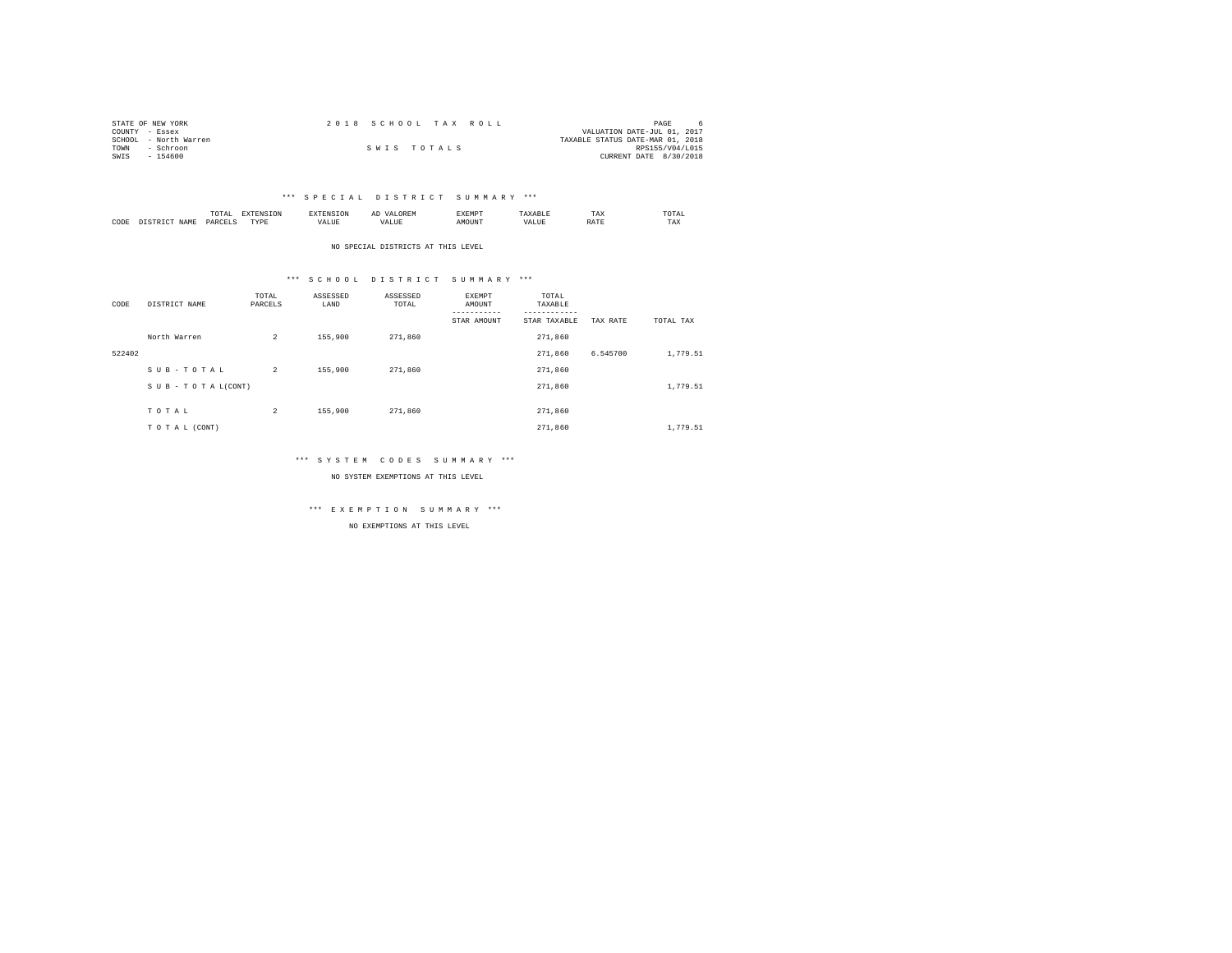| STATE OF NEW YORK     | 2018 SCHOOL TAX ROLL | PAGE                             |
|-----------------------|----------------------|----------------------------------|
| COUNTY - Essex        |                      | VALUATION DATE-JUL 01, 2017      |
| SCHOOL - North Warren |                      | TAXABLE STATUS DATE-MAR 01, 2018 |
| TOWN<br>- Schroon     | SWIS TOTALS          | RPS155/V04/L015                  |
| SWIS<br>$-154600$     |                      | CURRENT DATE 8/30/2018           |

| ROLL<br>SEC  | DESCRIPTION      | TOTAL<br>PARCELS        | ASSESSED<br>LAND | ASSESSED<br>TOTAL | EXEMPT<br>AMOUNT<br>-----------<br>STAR AMOUNT | TOTAL<br>TAXABLE<br>------------<br>STAR TAXABLE | TAX<br>RATE |          |
|--------------|------------------|-------------------------|------------------|-------------------|------------------------------------------------|--------------------------------------------------|-------------|----------|
|              | School Tax       |                         | 155,900          | 271,860           |                                                | 271,860                                          |             |          |
|              | SPEC DIST TAXES  |                         |                  |                   |                                                | 271,860                                          | 6.545700    | 1,779.51 |
| 3            | STATE OWNED LAND | $\overline{2}$          |                  |                   |                                                |                                                  |             | 1,779.51 |
|              | School Tax       |                         | 155,900          | 271,860           |                                                | 271,860                                          |             |          |
|              | SPEC DIST TAXES  |                         |                  |                   |                                                | 271,860                                          | 6.545700    | 1,779.51 |
|              |                  |                         |                  |                   |                                                |                                                  |             |          |
| $\star$      | TOTAL<br>SUB     | $\overline{\mathbf{c}}$ |                  |                   |                                                |                                                  |             | 1,779.51 |
|              |                  |                         |                  |                   |                                                |                                                  |             |          |
|              | School Tax       |                         | 155,900          | 271,860           |                                                | 271,860                                          |             |          |
|              | SPEC DIST TAXES  |                         |                  |                   |                                                | 271,860                                          | 6.545700    | 1,779.51 |
| $\star\star$ | GRAND TOTAL      | $\overline{a}$          |                  |                   |                                                |                                                  |             | 1,779.51 |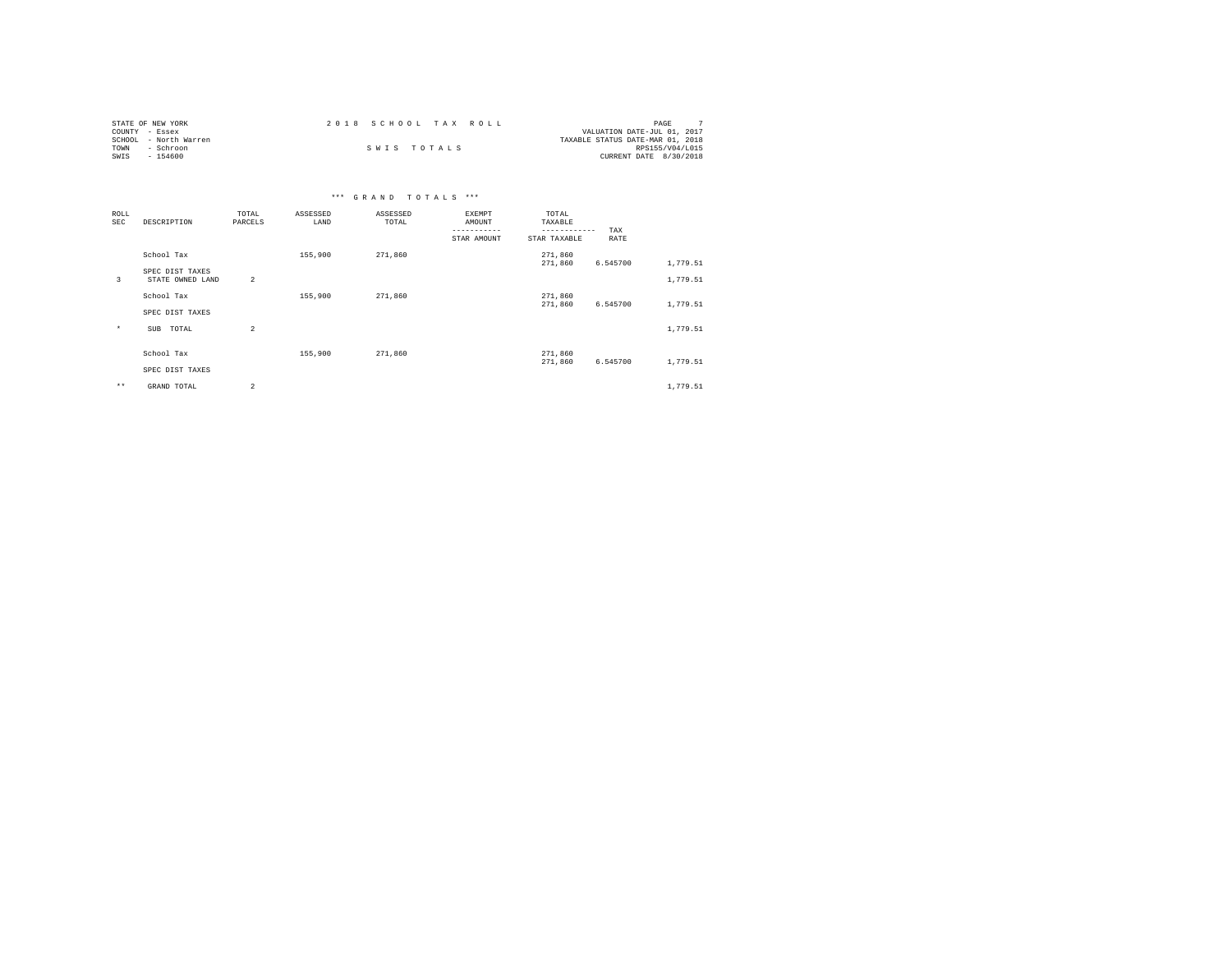| STATE OF NEW YORK     | 2018 SCHOOL TAX ROLL                                | PAGE            |  |
|-----------------------|-----------------------------------------------------|-----------------|--|
| COUNTY - Essex        | SCHOOL TOTALS 522402<br>VALUATION DATE-JUL 01, 2017 |                 |  |
| SCHOOL - North Warren | TAXABLE STATUS DATE-MAR 01, 2018                    |                 |  |
|                       |                                                     | RPS155/V04/L015 |  |
|                       | CURRENT DATE 8/30/2018                              |                 |  |

|      |      | ---<br>- - -<br><br>the contract of the contract of the contract of |           |               | $\cdots$ | EXEMP' |                | . JTAL .<br>the contract of the contract of the contract of |
|------|------|---------------------------------------------------------------------|-----------|---------------|----------|--------|----------------|-------------------------------------------------------------|
| CODE | NAME |                                                                     | TVDF<br>. | - ---<br>ALUI |          | MOUN'L | $  -$<br>(ALU. | TAX                                                         |

NO SPECIAL DISTRICTS AT THIS LEVEL

## \*\*\* S C H O O L D I S T R I C T S U M M A R Y \*\*\*

| CODE   | DISTRICT NAME   | TOTAL<br>PARCELS | ASSESSED<br>LAND | ASSESSED<br>TOTAL | EXEMPT<br>AMOUNT<br>---------<br>STAR AMOUNT | TOTAL<br>TAXABLE<br>---------<br>STAR TAXABLE | TAX RATE | TOTAL TAX |  |
|--------|-----------------|------------------|------------------|-------------------|----------------------------------------------|-----------------------------------------------|----------|-----------|--|
|        | North Warren    | $\overline{a}$   | 155,900          | 271,860           |                                              | 271,860                                       |          |           |  |
| 522402 |                 |                  |                  |                   |                                              | 271,860                                       |          | 1,779.51  |  |
|        | SUB-TOTAL       | $\overline{a}$   | 155,900          | 271,860           |                                              | 271,860                                       |          |           |  |
|        | SUB-TOTAL(CONT) |                  |                  |                   |                                              | 271,860                                       |          | 1,779.51  |  |
|        | TOTAL           | $\overline{a}$   | 155,900          | 271,860           |                                              | 271,860                                       |          |           |  |
|        | TO TAL (CONT)   |                  |                  |                   |                                              | 271,860                                       |          | 1,779.51  |  |

## \*\*\* S Y S T E M C O D E S S U M M A R Y \*\*\*

NO SYSTEM EXEMPTIONS AT THIS LEVEL

\*\*\* E X E M P T I O N S U M M A R Y \*\*\*